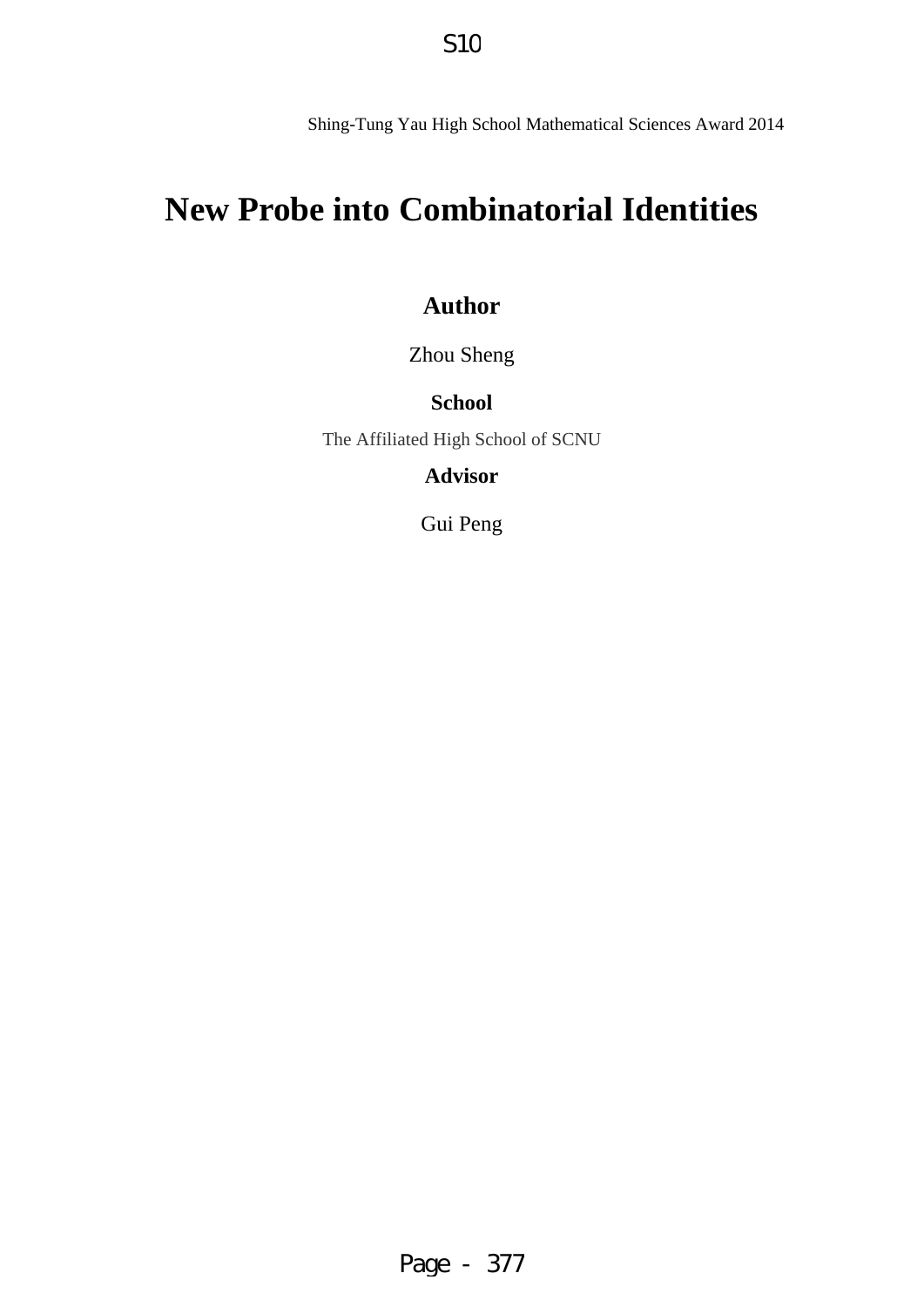# New Probe into Combinatorial Identities

# November 30, 2014

# **Abstract**

In the first part, we proof some new identities of *Stirling* numbers, *Lah* numbers and Bell numbers using generating functions and inversion formulas. In the second part, we propose a new inversion formula based on inverse functions and discuss some applications of this formula. In the third part, we generalize the definition of binomial coefficients, *Stirling* numbers and *Lah* numbers. Then we discuss some basic properties of the new sequences and show a practical way to obtain new combinatorial identities.

**KEYWORDS:** Combinatorial identities; *Stirling* numbers; *Lah* numbers;

*Bell* numbers; Binomial coefficients ; Generating functions ; Inversion

formulas

1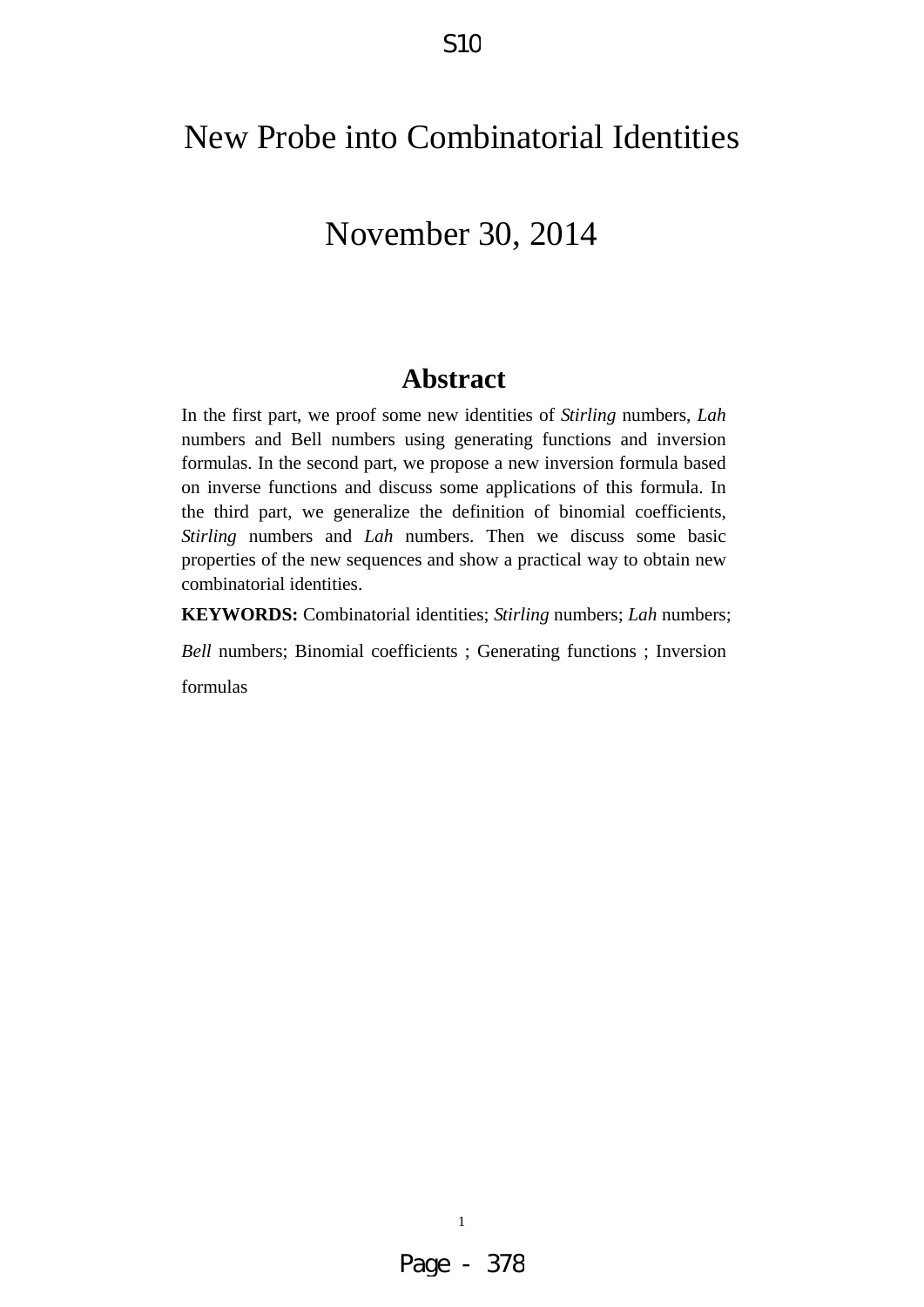#### **1 Introduction**

#### **1.1 Notations**

 $[x]_n$  =  $x(x-1)\cdots(x-n+1)$  for  $n \ge 1$ .  $[x]_0 = 1$ ,  $[x]_n = 0$  for  $n < 0$ .  $[x]$ <sup>n</sup> =  $x(x+1)\cdots(x+n-1)$  for  $n \ge 1$ .  $[x]$ <sup>0</sup> = 1,  $[x]$ <sup>n</sup> = 0 for  $n < 0$ .  $\mathsf{C}_{\mathsf{n}}^{\mathsf{k}}$  ,  $\left(\frac{\mathsf{n}}{\mathsf{k}}\right)$  $[n]$ !  $=\frac{[n]_k}{k!}$ , where  $n \in C$ ,  $k \in N$ .  $s(n, k)$  *Stirling* number of the first kind, see Definition 1.

- $S(n, k)$  *Stirling* number of the second kind, see Definition 2.
- $L(n, k)$  *Lah* number, see Definition 3.
- *B<sub>n</sub> Bell* number, see Definition 4.

 $\delta_{ij}$  *Kronecker* symbol.  $\delta_{ij} = 0$ , if  $i \neq j$ ;  $\delta_{ij} = 1$ , if  $i = j$ .

*i, j, k, l, n* are the indexes of a sequence, they are integers without specification.

#### **1.2 Definitions**[1]

**Definition 1.** *Stirling* number of the first kind  $s(n, k)$  is the coefficient of  $x^k$  in the expansion of  $[x]_n$ , or  $[x]_n = \sum_{k=0}^n s(n,k)x^k$ .  $s(n, k)$  is defined as 0 when  $k > n \geq 0$  or  $k < 0$ . Since  $[x]_0$ ,  $[x]_1$ ,  $[x]_2$ ,  $\cdots$ ,  $[x]_n$ ,  $\cdots$  are linearly independent, they can be the basis of polynomial ring  $R[x]$ , thus we have the following

**Definition 2.** *Stirling* number of the second kind  $S(n, k)$  is the coefficient of  $[x]_k$  in the expansion of  $x^n$ , or  $x^n = \sum_{k=0}^n S(n,k)[x]_k$ .  $S(n, k)$  is defined as 0 when  $k > n \geq 0$  or  $k < 0$ .

**Definition 3.** *Lah* number is the coefficient of  $[x]_k$  in the expansion of  $[-x]_n$ , or  $[-x]_n = \sum_{k=0}^n L(n,k)[x]_k$ .  $L(n,k)$  is defined as 0 when  $k > n \ge 0$  or  $k < 0$ .

**Definition 4.** *Bell* number  $B_n = \sum_{k=0}^n S(n,k)$ , where  $n \in \mathbb{N}$ .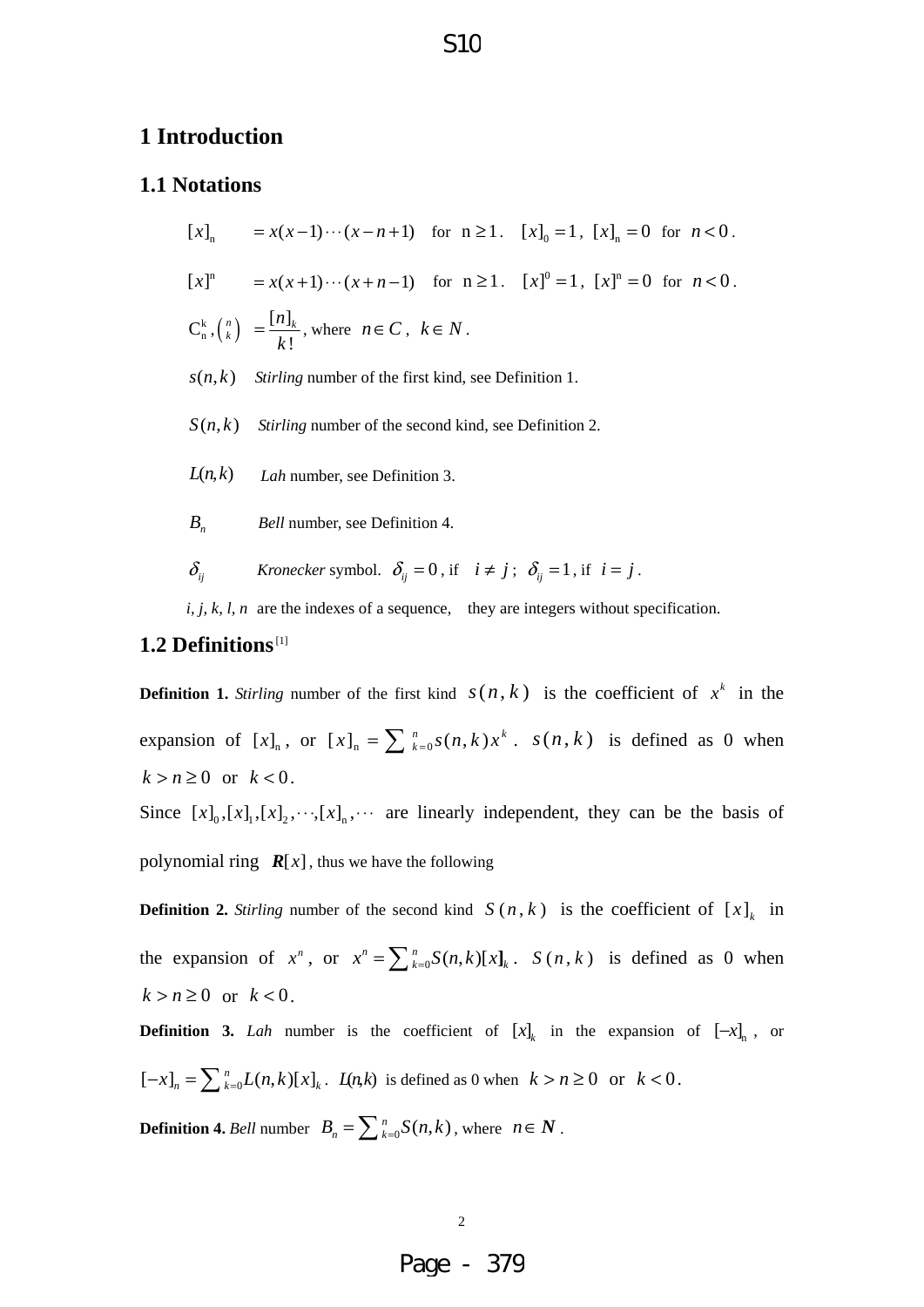#### S10

#### **1.3 Genarating Functions** [1] [2]

**Definition 5**<sup>[1]</sup>. The ordinary generating function of  $\{a_n\}_{n\geq 0}$  is

$$
f(x) = \sum_{n=0}^{\infty} a_n x^n
$$
 (1.1)

**Definition 6**<sup>[1]</sup>. The exponential generating function of  $\{a_n\}_{n\geq 0}$  is

$$
g(x) = \sum_{n=0}^{\infty} a_n \frac{x^n}{n!}
$$
 (1.2)

(1.1) and (1.2) are called formal power series. In combinatorics we seldom deal with their convergence or other properties that are often involved in mathematical analysis. For rigorous theory of generating functions, please refer to  $[4][5]$ . We will list some basic properties<sup>[1]</sup> of generating functions without proof. Denote the ordinary generating functions of  $\{a_n\}$  and  $\{b_n\}$ 

as  $A_1(x)$  and  $B_1(x)$  respectively, and the exponential generating functions as  $A_2(x)$  and

 $B<sub>2</sub>(x)$  respectively. We have the following

**Property 1.**  ${a_n} = {b_n} \Leftrightarrow A_1(x) = B_1(x) \Leftrightarrow A_2(x) = B_2(x)$ 

**Property 2.** The ordinary generating function and exponential generating function of  $\{\alpha a_{n}\}\$ are

 $\alpha A_1(x)$  and  $\alpha A_2(x)$  respectively, where  $\alpha$  is a complex constant.

**Property 3.** The ordinary generating function and exponential generating function of  $\{a_n + b_n\}$ are  $A_1(x) + B_1(x)$  and  $A_2(x) + B_2(x)$  respectively.

**Property 4.**  $A_1(x)B_1(x) = \sum_{n=0}^{\infty} c_n x^n$ , where  $c_n = \sum_{k=0}^{n} a_k b_{n-k}$ ,

$$
A_2(x)B_2(x) = \sum_{n=0}^{\infty} d_n \frac{x^n}{n!}
$$
, where  $d_n = \sum_{k=0}^{n} C_n^k a_k b_{n-k}$ .

**Definition 7**<sup>[1]</sup>. If  $A(x) = \sum_{n=0}^{\infty} a_n x^n$ ,  $B(x) = \sum_{n=0}^{\infty} b_n x^n$ ,  $C(x) = \sum_{n=0}^{\infty} c_n x^n$  satisfy that  $B(x)C(x) = A(x)$ , then  $C(x)$  is called the quotient of  $A(x)$  divided by  $B(x)$ , and

denoted as  $C(x) = \frac{A(x)}{B(x)}$ .

**Definition 8**<sup>[1]</sup>. The formal derivative of  $A(x) = \sum_{n=0}^{\infty} a_n x^n$  is denoted as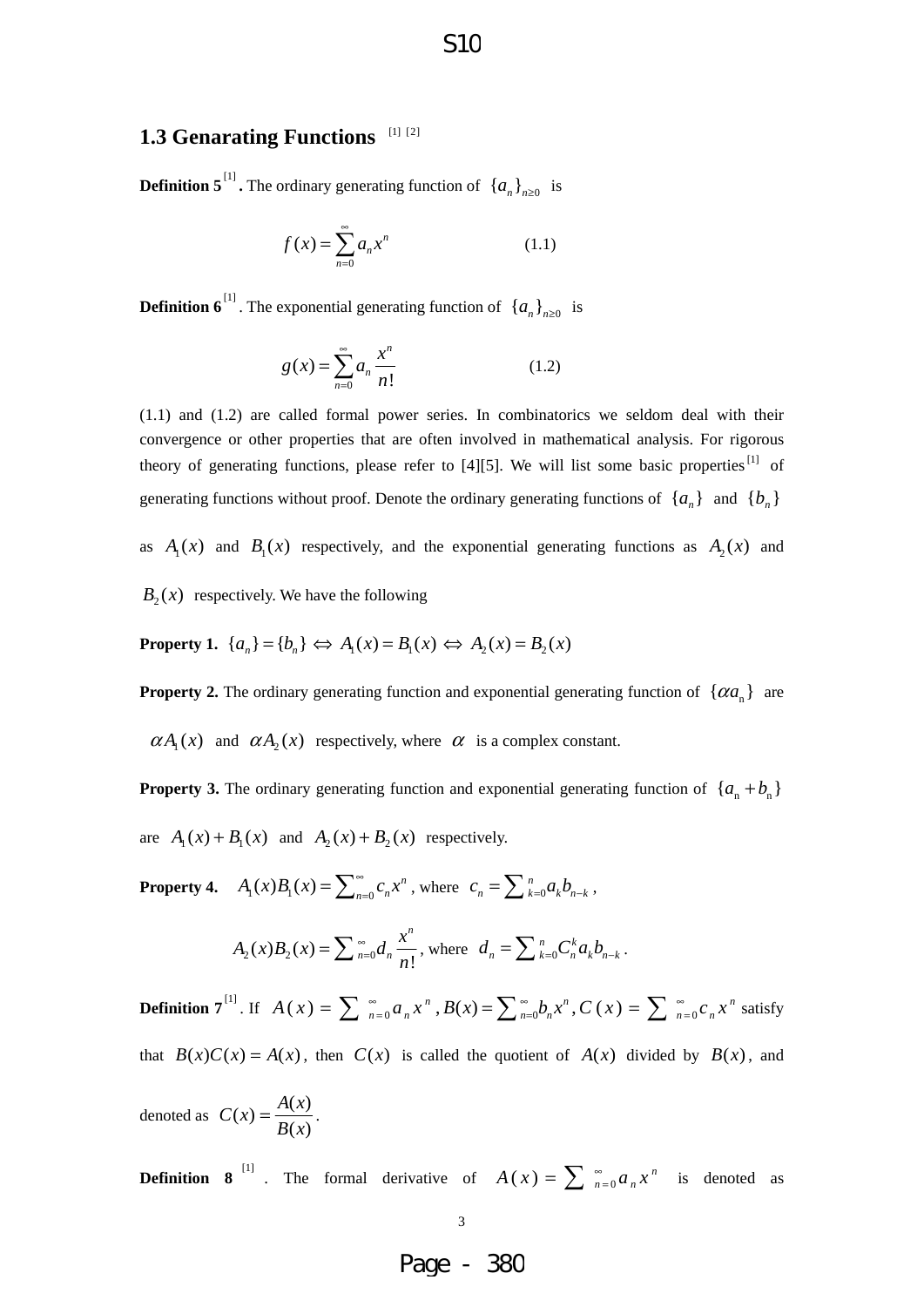$$
DA(x) = \sum_{n=1}^{\infty} na_n x^{n-1}.
$$

**Definition 9**<sup>[1]</sup>. The higher derivative of  $A(x)$  is

$$
D^{n} A(x) = \begin{cases} A(x) & n = 0 \\ D(D^{n-1} A(x)) & n \ge 1 \end{cases}
$$
 (1.3)

**Definition 10**<sup>[1]</sup>. If  $B(x)$  satisfy that  $A(x) = DB(x)$ , then  $B(x)$  is called the formal primitive function of  $A(x)$ .

# **2 Identities of** *Stirling* **numbers,** *Lah* **numbers and** *Bell* **Numbers**

#### **2.1 Basic properties**

**Theorem 1**<sup>[1]</sup>. (1) 
$$
s(n+1,k) = s(n,k-1) - ns(n,k)
$$
 (2.1)

$$
(2) S(n+1,k) = S(n,k-1) + kS(n,k)
$$
\n(2.2)

$$
(3) L(n+1,k) = -(n+k)L(n,k) - L(n,k-1)
$$
\n(2.3)

$$
(4) B_{n+1} = \sum_{k=0}^{n} C_n^k B_k
$$
 (2.4)

**Proof.** For a more generalized proof of  $(2.1)(2.2)(2.3)$ , see Theorem 20. We only present a new proof of (2.4). First we proof

$$
\sum_{k=0}^{n} S(n,k)x^{k} = e^{-x} \sum_{k=0}^{\infty} k^{n} \frac{x^{k}}{k!}
$$
 (2.5)

by induction. Denote  $\mathbf{0}$  $f(x) = \sum_{n=0}^{n} S(n, k)x^{k}$ *n k*  $f_n(x) = \sum S(n, k)$  $=\sum_{k=0} S(n,k)x^{k}.$ 

If 
$$
n = 0
$$
, we have  $f_n(x) = 1$ , and  $e^{-x} \sum_{k=0}^{\infty} k^n \frac{x^k}{k!} = e^{-x} \sum_{k=0}^{\infty} \frac{x^k}{k!} = e^{-x} \cdot e^x = 1$ .

 $(2.5)$  holds for  $n = 0$ .

Suppose (2.5) holds for n, with (2.2) we have

4

$$
f_{n+1}(x) = \sum_{k=0}^{n+1} S(n+1,k)x^{k} = \sum_{k=0}^{n+1} (S(n,k-1)x^{k} + kS(n,k)x^{k})
$$
  
= 
$$
\sum_{k=0}^{n} S(n,k)x^{k+1} + \sum_{k=0}^{n} kS(n,k)x^{k} = x(f_{n}(x) + Df_{n}(x))
$$

By induction hypothesis,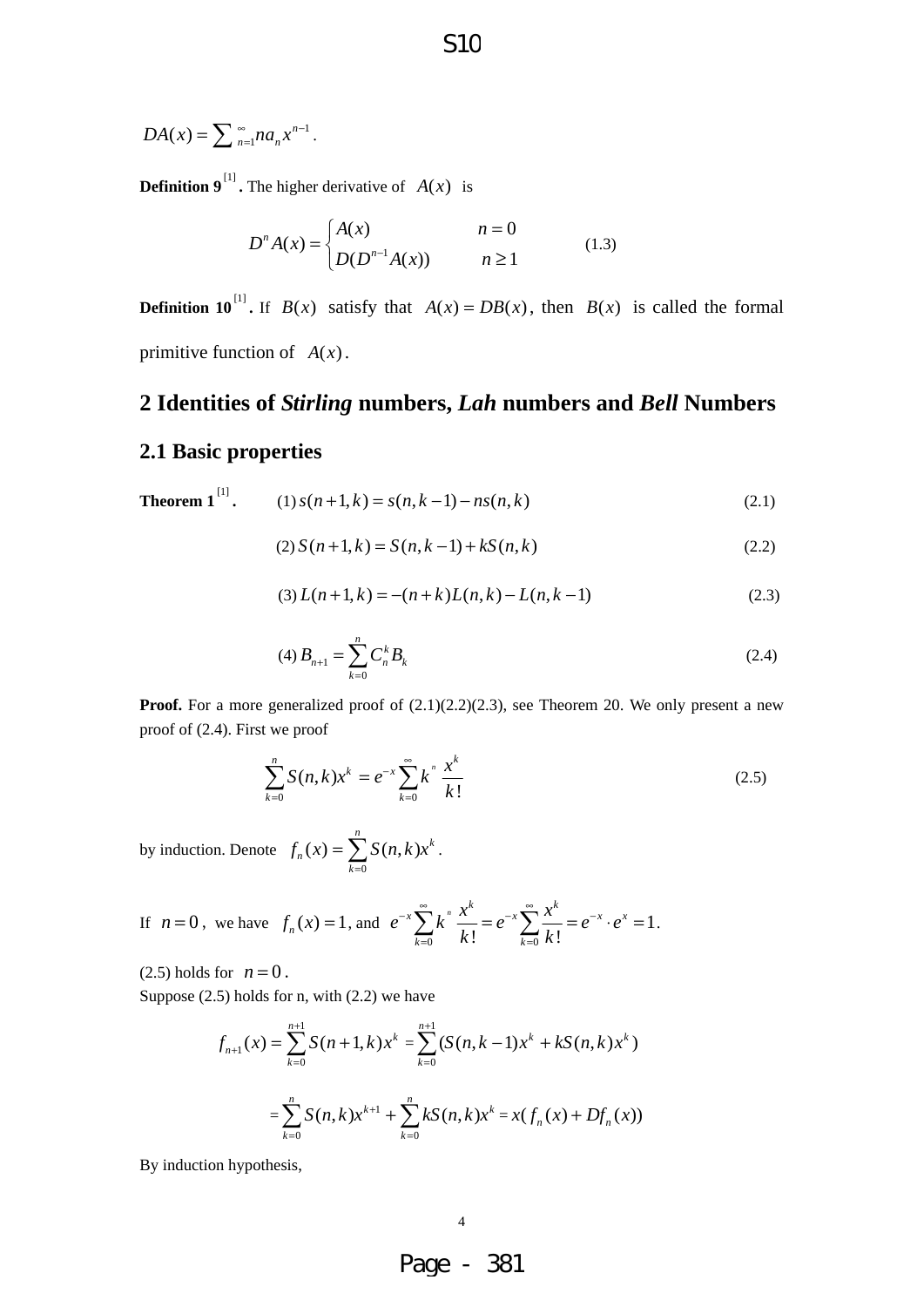S10

$$
Df_n(x) = e^{-x} \sum_{k=1}^{\infty} k^n \frac{x^{k-1}}{(k-1)!} - e^{-x} \sum_{k=0}^{\infty} k^n \frac{x^k}{k!}
$$

$$
= e^{-x} \sum_{k=0}^{\infty} (k+1)^n \frac{x^k}{k!} - f_n(x)
$$

Thus,

$$
f_{n+1}(x) = x(f_n(x) + Df_n(x)) = e^{-x} \sum_{k=0}^{\infty} (k+1)^n \frac{x^{k+1}}{k!}
$$

$$
= e^{-x} \sum_{k=0}^{\infty} (k+1)^{n+1} \frac{x^{k+1}}{(k+1)!} = e^{-x} \sum_{k=0}^{\infty} k^{n+1} \frac{x^k}{k!}
$$

According to mathematical induction, (2.5) holds for arbitrary non-negative integer n. Set  $x=1$ , we obtain

$$
B_n = f_n(1) = \frac{1}{e} \sum_{k=0}^{\infty} \frac{k^n}{k!}
$$
 (2.6)

Hence,

$$
\sum_{k=0}^{n} C_{n}^{k} B_{k} = \frac{1}{e} \sum_{i=0}^{n} C_{n}^{i} \sum_{k=0}^{\infty} \frac{k^{i}}{k!} = \frac{1}{e} \sum_{k=0}^{\infty} \frac{1}{k!} \sum_{i=0}^{n} C_{n}^{i} k^{i} = \frac{1}{e} \sum_{k=0}^{\infty} \frac{(k+1)^{n}}{k!}
$$

$$
= \frac{1}{e} \sum_{k=0}^{\infty} \frac{(k+1)^{n+1}}{(k+1)!} = \frac{1}{e} \sum_{k=0}^{\infty} \frac{k^{n+1}}{k!} = B_{n+1}
$$

**Theorem 2**<sup>[1]</sup>. (1) 
$$
\sum_{n=0}^{\infty} s(n,k) \frac{x^n}{n!} = \frac{1}{k!} (\ln(1+x))^k
$$
 (2.7)

$$
(2)\sum_{n=0}^{\infty} S(n,k)\frac{x^n}{n!} = \frac{1}{k!} (e^x - 1)^k
$$
\n(2.8)

$$
(3)\sum_{n=0}^{\infty} S(n,k)x^{n} = \frac{x^{k}}{(1-x)(1-2x)\cdots(1-kx)}
$$
\n(2.9)

$$
(4) \sum_{n=0}^{\infty} L(n,k) \frac{x^n}{n!} = \frac{1}{k!} \left(\frac{-x}{1+x}\right)^k
$$
\n(2.10)

$$
(5)\sum_{n=0}^{\infty} B_n \frac{x^n}{n!} = e^{e^x - 1}
$$
\n(2.11)

Proof is omitted, We remark that (2.11) implies (2.6). In fact,

$$
\sum_{n=0}^{\infty} B_n \frac{x^n}{n!} = e^{e^x - 1} = \frac{1}{e} e^{e^x} = \frac{1}{e} \sum_{k=0}^{\infty} \frac{(e^x)^k}{k!} = \frac{1}{e} \sum_{k=0}^{\infty} \frac{1}{k!} (\sum_{n=0}^{\infty} \frac{(kx)^n}{n!}) = \frac{1}{e} \sum_{n=0}^{\infty} \frac{x^n}{n!} (\sum_{k=0}^{\infty} \frac{k^n}{k!})
$$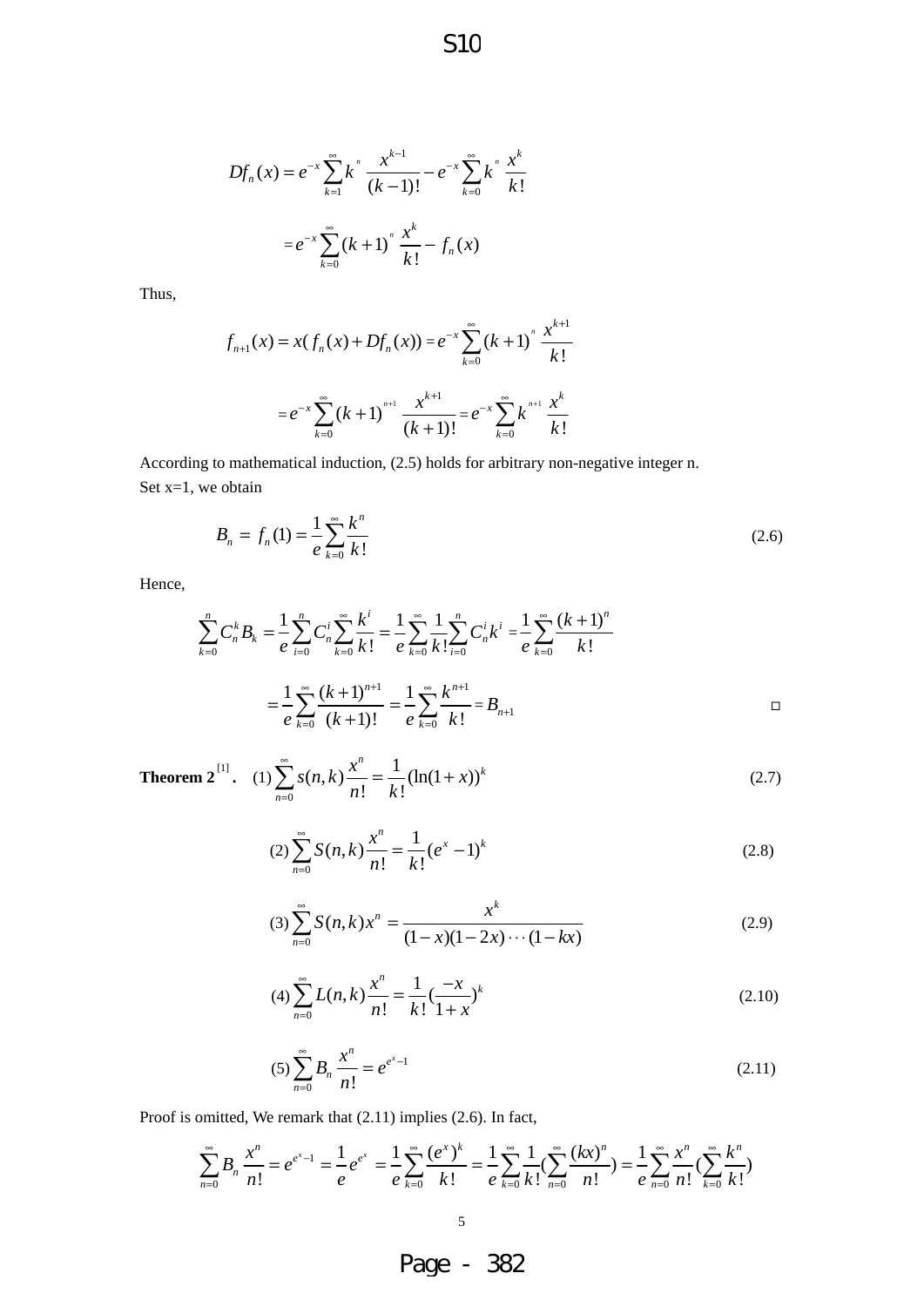Compare the coefficient of  $\frac{n}{n!}$ *n x n* , we obtain (2.6).

In **Theorem 7** there is a new proof for (2.7) .

**Theorem 3**<sup>[1]</sup>. (1) 
$$
s(n,k) = (-1)^{n+k} \sum_{0 < \varepsilon_1 < \varepsilon_2 < \dots < \varepsilon_{n-k}} \mathcal{E}_1 \mathcal{E}_2 \cdots \mathcal{E}_{n-k} \qquad (n \ge k)
$$
 (2.12)

(2) 
$$
S(n,k) = \sum_{\substack{\varepsilon_1 + \dots + \varepsilon_k = n-k \\ \varepsilon_1, \varepsilon_2, \dots \varepsilon_k \ge 0}} 1^{\varepsilon_1} 2^{\varepsilon_2} \dots k^{\varepsilon_k} \qquad (n \ge k)
$$
 (2.13)

(3) 
$$
S(n,k) = \frac{1}{k!} \sum_{i=1}^{k} (-1)^{k-i} C_k^{i} i^{n}
$$
 \t\t\t $(n \ge k)$  \t\t(2.14)

(4) 
$$
L(n,k) = (-1)^n \frac{n!}{k!} C_{n-1}^{k-1}
$$
 \t\t\t $(n \ge k)$  \t\t(2. 15)

(5) 
$$
B_n = \sum_{k=0}^n \frac{1}{k!} \sum_{i=1}^k (-1)^{k-i} C_k^i i^n
$$
  $(n \ge k)$  (2. 16)

Proof is omitted. In **Theorem 22** there is a generalized proof for (2.12) and (2.13).

# **2.2 Identities of** *Stirling* **numbers**

The following identities  $[2]$  are famous :

$$
C_{n+m}^{k} = \sum_{i=0}^{k} C_{n}^{i} C_{m}^{k-i}
$$
 (Vandermonde's identity) (2.17)

$$
\sum_{k=n}^{m} \mathbf{C}_{k}^{n} = \mathbf{C}_{n+1}^{m+1} \tag{2.18}
$$

The following two theorems proof similar identities of *Stirling* number.

**Theorem 4.** 
$$
s(n+m, k) = \sum_{i=0}^{k} \sum_{j=i}^{m} (-n)^{j-i} s(n, k-i) s(m, j) C_{j}^{i}
$$

$$
= \sum_{i=0}^{k} \sum_{j=i}^{n} (-m)^{j-i} s(m, k-i) s(n, j) C_{j}^{i}
$$
(2.19)

**Proof.** Compare the two sides of  $[x]_{n+m} = [x]_n [x - n]_m$ ,

$$
[x]_{n+m} = \sum_{k=0}^{n+m} s(n+m, k) x^{k}
$$

 $\sim$  6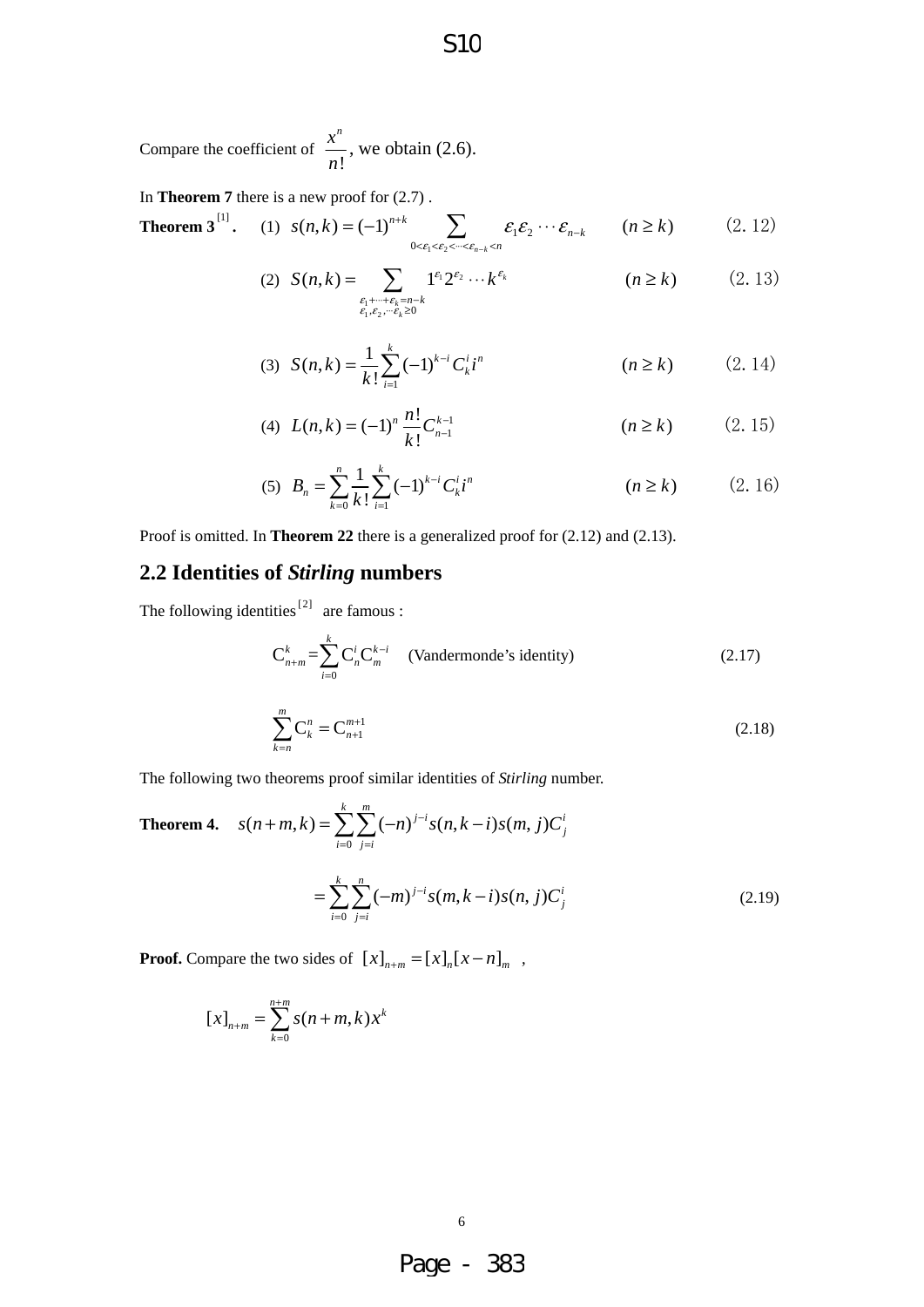S10

$$
[x]_n[x-n]_m = \left(\sum_{i=0}^n s(n,i)x^i\right) \left(\sum_{j=0}^m s(m,j)(x-n)^j\right)
$$
  

$$
= \left(\sum_{i=0}^n s(n,i)x^i\right) \left(\sum_{j=0}^m s(m,j)\sum_{l=0}^j (-n)^{j-l} C_j^l x^l\right)
$$
  

$$
= \left(\sum_{i=0}^n s(n,i)x^i\right) \left(\sum_{l=0}^m x^l\sum_{j=l}^m (-n)^{j-l} C_j^l s(m,j)\right)
$$
  

$$
= \sum_{k=0}^{n+m} x^k \sum_{i=0}^k \sum_{j=i}^m (-n)^{j-i} s(n,k-i)s(m,j) C_j^i
$$

Compare the coefficient of  $x^k$ , we obtain

$$
s(n+m, k) = \sum_{i=0}^{k} \sum_{j=i}^{m} (-n)^{j-i} s(n, k-i) s(m, j) C_j^{i},
$$

Exchange  $m, n$ , we have

$$
s(n+m,k) = \sum_{i=0}^{k} \sum_{j=i}^{n} (-m)^{j-i} s(m,k-i) s(n,j) C_j^{i}
$$

We don't have similar identities for *Stirling* numbers of the second kind, for the expansion of  $[x]_i[x]_j$  using basis  $\{[x]_n\}$  contains  $s(n, k)$  and  $S(n, k)$  (see **Theorem 8**), which leads to a trivial identity.

**Theorem 5.** 
$$
\sum_{k=n}^{m} \frac{(-1)^k}{k!} s(k,n) = \frac{(-1)^m}{m!} s(m+1,n+1)
$$
 (2.20)

$$
\sum_{k=n}^{m} \frac{S(k,n)}{(n+1)^k} = \frac{S(m+1,n+1)}{(n+1)^m}
$$
\n(2.21)

**Proof.** According to **Theorem 1**,

$$
\sum_{k=n}^{m} \frac{(-1)^{k}}{k!} s(k, n) = \sum_{k=n}^{m} \frac{(-1)^{k}}{k!} \left( s(k+1, n+1) + ks(k, n+1) \right)
$$
  
\n
$$
= \sum_{k=n}^{m} \left( \frac{(-1)^{k}}{k!} s(k+1, n+1) - \frac{(-1)^{k-1}}{(k-1)!} s(k, n+1) \right)
$$
  
\n
$$
= \frac{(-1)^{m}}{m!} s(m+1, n+1) - \frac{(-1)^{n-1}}{(n-1)!} s(n, n+1) = \frac{(-1)^{m}}{m!} s(m+1, n+1)
$$
  
\n
$$
\sum_{k=n}^{m} \frac{S(k, n)}{(n+1)^{k}} = \sum_{k=n}^{m} \frac{1}{(n+1)^{k}} \left( S(k+1, n+1) - (n+1)S(k, n+1) \right)
$$
  
\n
$$
= \sum_{k=n}^{m} \left( \frac{S(k+1, n+1)}{(n+1)^{k}} - \frac{S(k, n+1)}{(n+1)^{k-1}} \right)
$$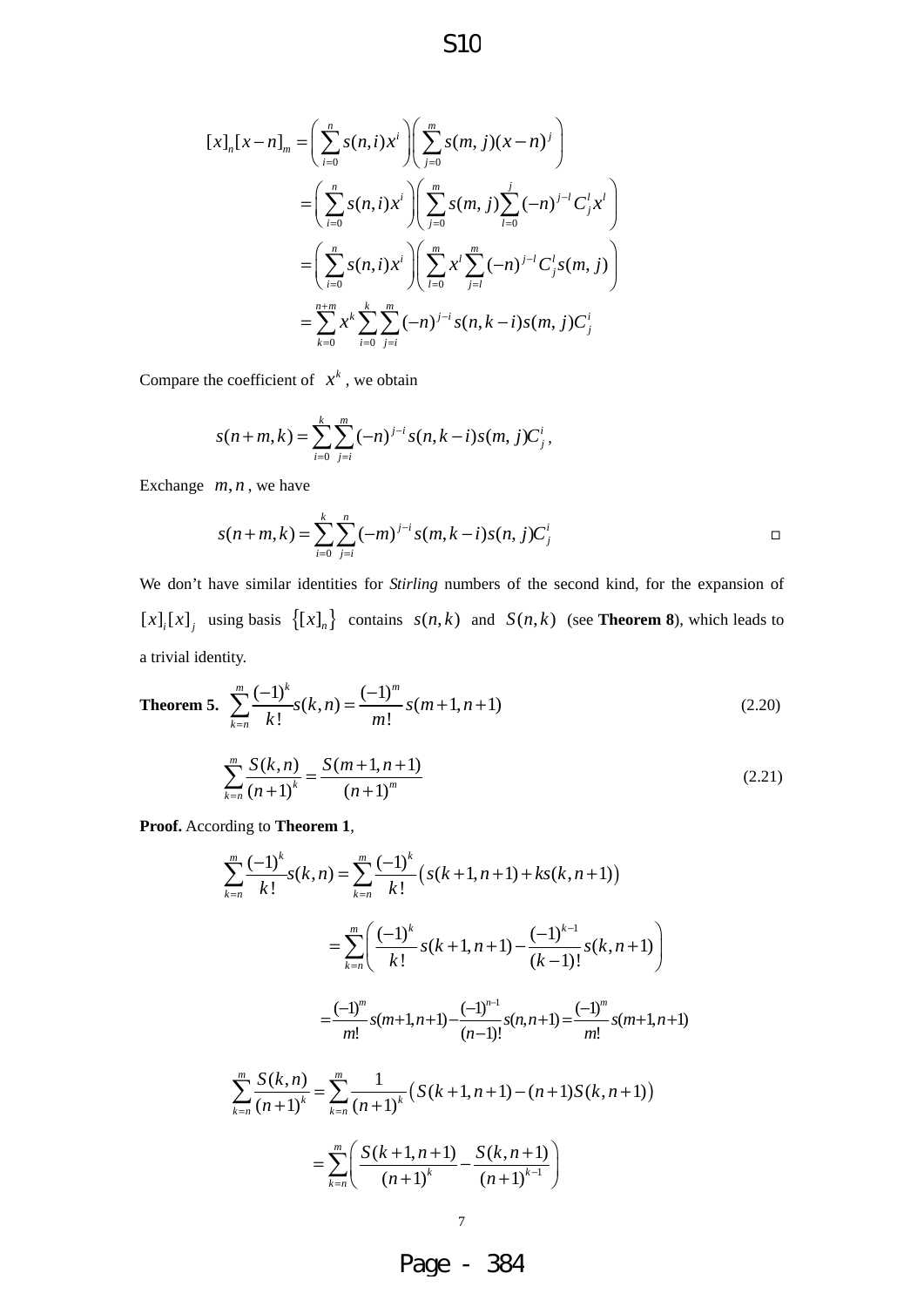$$
=\frac{S(m+1,n+1)}{(n+1)^m} - \frac{S(n,n+1)}{(n+1)^{n-1}} = \frac{S(m+1,n+1)}{(n+1)^m}
$$

The following theorem present an expansion of  $[x + m]_n$  using basis  $\{[x]_n\}$ .

**Theorem 6.** 
$$
[x+m]_n = \sum_{0 \le i \le j \le k \le n} C_k^j m^{k-j} s(n,k) S(j,i)[x]_i
$$
 (2.22)

S10

Proof. 
$$
[x+m]_n = \sum_{k=0}^n s(n,k)(x+m)^k = \sum_{k=0}^n \sum_{j=0}^k s(n,k)C_k^j m^{k-j} x^j
$$

$$
= \sum_{k=0}^n \sum_{j=0}^k s(n,k)C_k^j m^{k-j} \sum_{i=0}^j S(j,i)[x]_i = \sum_{0 \le i \le j \le k \le n} C_k^j m^{k-j} s(n,k)S(j,i)[x]_i \quad \Box
$$

Set  $x = n$ , we obtain

Corollary 6.1. 
$$
C_{n+m}^{m} = \frac{1}{n!} \sum_{0 \le i \le j \le k \le n} C_k^j C_n^j m^{k-j} s(n,k) S(j,i) i!
$$
 (2.23)

$$
\frac{(ln(x+m))^{k}}{k!} = \begin{cases} \sum_{n=0}^{\infty} s(n,k) \frac{x^{n}}{n!} & \text{m=1}^{[1]} \\ \sum_{n=0}^{\infty} s(n,k) \frac{x^{n}}{n!} & \text{m=1}^{[1]} \end{cases}
$$
(2.24)

**Theorem 7.** 
$$
\frac{(m(x+m))}{k!} = \begin{cases} \sum_{n=0}^{n=0} x^n & n \end{cases}
$$

$$
\sum_{n=0}^{\infty} \frac{x^n}{m^n n!} \sum_{i=0}^k \frac{s(n,i)(\ln m)^{k-i}}{(k-i)!} \quad m \neq 1
$$
 (2.25)

**Proof.**  $(x+m)^t = \sum_{n=0}^{\infty} \frac{[t]_n}{n!} m^{t-n} x^n = \sum_{n=0}^{\infty} \sum_{k=0}^n \frac{1}{n!} m^{t-n} x^n s(n,k) t^k = \sum_{k=0}^n t^k \sum_{n=0}^{\infty} \frac{1}{n!} m^{t-n} s(n,k)$  $n=0$  *H*:  $n=0$   $k=0$  *H*:  $k=0$  *n*  $f(x+m)' = \sum_{n=0}^{\infty} \frac{[t]_n}{m!} m^{t-n} x^n = \sum_{n=0}^{\infty} \sum_{n=0}^{\infty} \frac{1}{n!} m^{t-n} x^n s(n,k) t^k = \sum_{n=0}^{\infty} t^n \sum_{n=0}^{\infty} \frac{1}{n!} m^{t-n} s(n,k) x^n$  $n!$   $\sum_{n=0}^{\infty} \sum_{k=0}^{n} n!$   $\sum_{n=0}^{\infty} n$  $\sum_{m=1}^{\infty} [t]_{n+m} t^{-n} x^{n} = \sum_{m=1}^{\infty} \sum_{m=1}^{n} \frac{1}{m} t^{-n} x^{n} g(n-k) t^{k} = \sum_{m=1}^{n} t^{k} \sum_{m=1}^{\infty} \frac{1}{m} t^{-k}$  $(m+n)^t = \sum_{n=0}^{\infty} \frac{[t]_n}{n!} m^{t-n} x^n = \sum_{n=0}^{\infty} \sum_{k=0}^{\infty} \frac{1}{n!} m^{t-n} x^n s(n,k) t^k = \sum_{k=0}^{\infty} t^k \sum_{n=0}^{\infty}$ 

$$
(x+m)^{t} = e^{t\ln(x+m)} = \sum_{k=0}^{\infty} \frac{t^{k}}{k!} (\ln(x+m))^{k}
$$

If  $m = 1$ , then compare the coefficient of  $t^k$  we have

$$
\frac{(ln(x+1))^k}{k!} = \sum_{n=0}^{\infty} s(n,k) \frac{x^n}{n!}
$$
 [1]

which proof (2.7) in **Theorem 2.**

If  $m \neq 1$ , then  $m^t$  depends on  $t$ ,

$$
m^t = e^{t \ln m} = \sum_{k=0}^{\infty} \frac{t^k}{k!} (\ln m)^k
$$

Henceforth,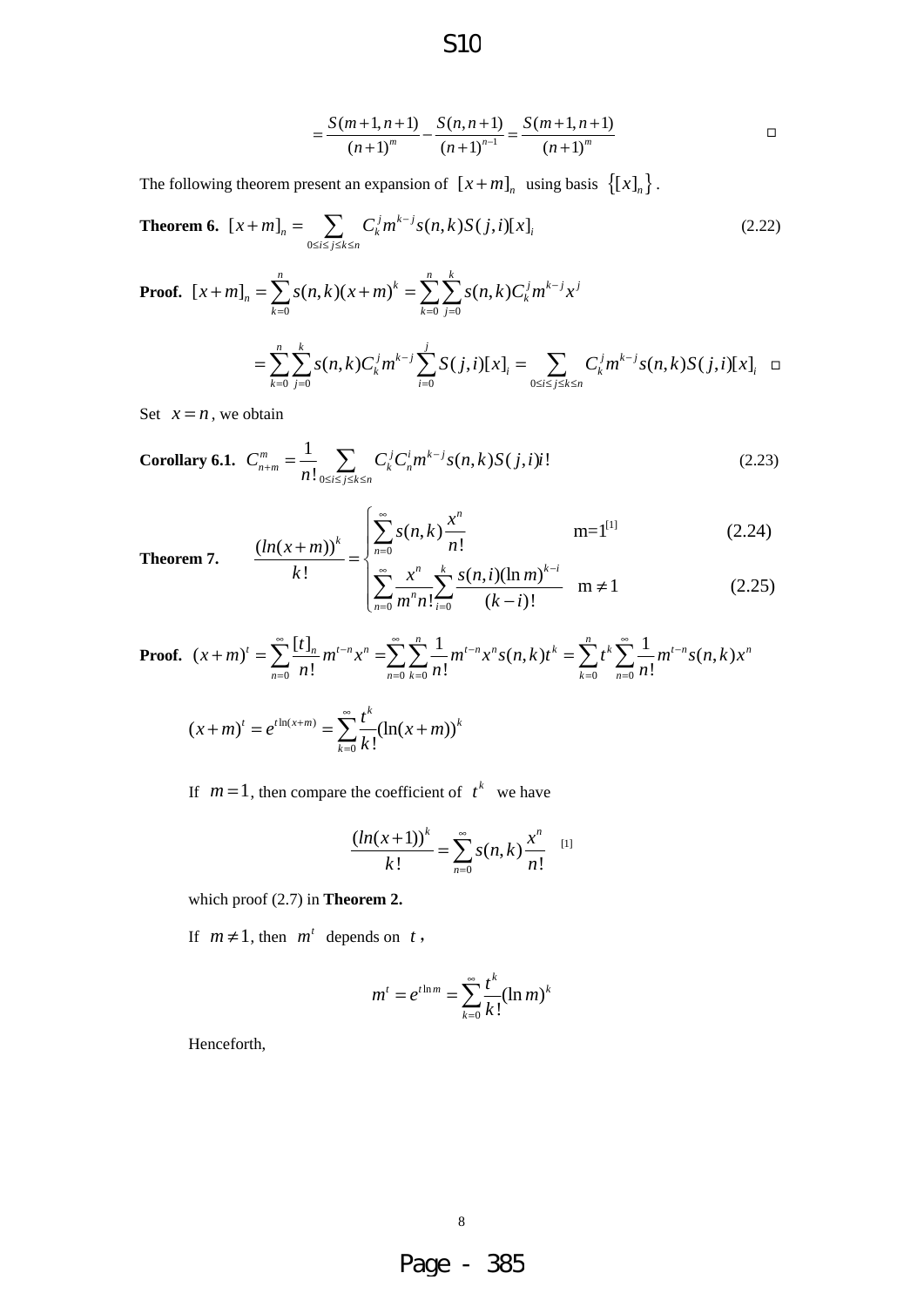$$
(x+m)^{t} = \sum_{j=0}^{\infty} \sum_{k=0}^{\infty} \sum_{i=0}^{\infty} \frac{s(k,j)}{m^{k}k!} x^{k} \frac{t^{i+j}}{i!} (\ln m)^{i}
$$

$$
= \sum_{i=0}^{\infty} t^{i} \sum_{j=0}^{i} \sum_{k=0}^{\infty} \frac{s(k,j)}{m^{k}k!} x^{k} \frac{(\ln m)^{i-j}}{(i-j)!}
$$

$$
= \sum_{k=0}^{\infty} t^{k} \sum_{i=0}^{k} \sum_{n=0}^{\infty} \frac{s(n,i)}{m^{n}n!} x^{n} \frac{(\ln m)^{k-i}}{(k-i)!}
$$

Compare the coefficient of  $t^k$ , we obtain

$$
\frac{\left(\ln(x+m)\right)^{k}}{k!} = \sum_{n=0}^{\infty} \frac{x^{n}}{m^{n}n!} \sum_{i=0}^{k} \frac{s(n,i)(\ln m)^{k-i}}{(k-i)!}
$$

Set  $m = e$  in (2.25), we have

Corollary 7.1. 
$$
\frac{(\ln(x+e))^k}{k!} = \sum_{n=0}^{\infty} \frac{x^n}{e^n n!} \sum_{i=0}^k \frac{s(n,i)}{(k-i)!}
$$
 (2.26)

S10

Set  $k = 1$  in (2.25), we have

Corollary 7.2. 
$$
\ln(\frac{x}{m} + 1) = \ln(x + m) - \ln m = \sum_{n=1}^{\infty} \frac{(-1)^{n-1} x^n}{m^n n}
$$
 (2.27)

Which is the same as Taylor expansion of  $ln(x + 1)$ . Thus (2.25) is a generalization of (2.27).

The following theorem present an expansion of  $[x]_m[x]_n$  using basis  $\{[x]_n\}$ .

**Theorem 8.** 
$$
[x]_m[x]_n = \sum_{i=0}^{m+n} [x]_i \sum_{k=i}^{m+n} \sum_{j=0}^k S(k,i)s(n,j)s(m,k-j)
$$
 (2.28)

Proof. 
$$
[x]_{m}[x]_{n} = (\sum_{i=0}^{n} s(n,i)x^{i})(\sum_{j=0}^{m} s(m,j)x^{j})
$$
  
\n
$$
= \sum_{k=0}^{m+n} x^{k} \sum_{j=0}^{k} s(n,j)s(m,k-j)
$$
  
\n
$$
= \sum_{k=0}^{m+n} (\sum_{i=0}^{k} S(k,i)[x]_{i})(\sum_{j=0}^{k} s(n,j)s(m,k-j))
$$
  
\n
$$
= \sum_{i=0}^{m+n} [x]_{i} \sum_{k=i}^{m+n} \sum_{j=0}^{k} S(k,i)s(n,j)s(m,k-j)
$$

Set  $x = m + n$ , we have

Corollary 8.1. 
$$
m!n!(C_{m+n}^n)^2 = \sum_{i=0}^{m+n} i!C_{m+n}^i \sum_{k=i}^{m+n} \sum_{j=0}^k S(k,i)s(n,j)s(m,k-j)
$$
 (2.29)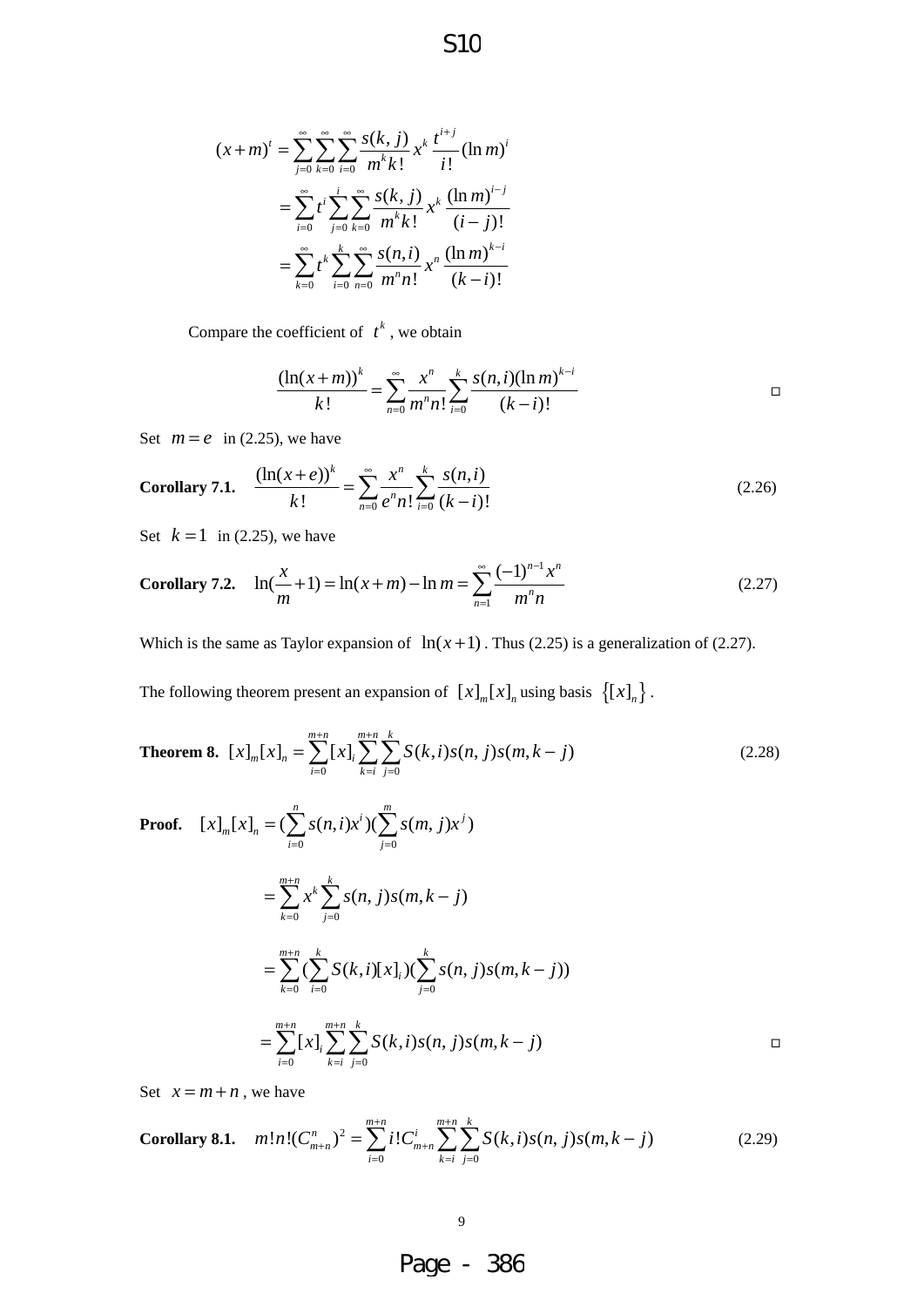#### **2.3 Identities of** *Lah* **numbers**

**Theorem 9**<sup>[1]</sup>. 
$$
\frac{[x]^n}{n!} = \sum_{k=1}^n C_{n-1}^{k-1} \frac{[x]_k}{k!}
$$
 (2.30)

**Proof.**  $\mathbf{0}$  $[x]^n = (-1)^n [-x]_n = (-1)^n \sum_{n=1}^n L(n,k)[x]$  $n = (-1)$   $\sum L(n, k)[\lambda]_k$ *k*  $[x]$ <sup>n</sup> =  $(-1)$ <sup>n</sup> $[-x]$ <sub>n</sub> =  $(-1)$ <sup>n</sup> $\sum L(n,k)$  $= (-1)^n [-x]_n = (-1)^n \sum_{k=0} L(n,k) [x]$ 

By **Theorem 3**, we have

$$
L(n,k) = (-1)^n \frac{n!}{k!} C_{n-1}^{k-1}
$$
  
\n
$$
[x]^n = (-1)^n \sum_{k=0}^n (-1)^n \frac{n!}{k!} C_{n-1}^{k-1} [x]_k = n! \sum_{k=0}^n C_{n-1}^{k-1} \frac{[x]_k}{k!}
$$
  
\n
$$
\frac{[x]^n}{n!} = \sum_{k=1}^n C_{n-1}^{k-1} \frac{[x]_k}{k!}
$$

(2.30) can be written as

$$
\binom{x+n-1}{n} = \sum_{k=1}^{n} \binom{n-1}{n-k} \binom{x}{k}
$$

Which is the same as Vandermonde's identity when  $x \in N_+$ .

By (2.12), we know that  $|s(n,i)| = (-1)^{n+i} s(n,i)$ , compare the coefficient of  $x^i$  in (2.30), we obtain

**Corollary 9.1.** 
$$
\frac{1}{n!} |s(n,i)| = \sum_{k=1}^{n} \frac{1}{k!} C_{n-1}^{k-1} s(k,i) \quad (0 \le i \le n)
$$
 (2.31)

With a more generalized form of Vandermonde's identity<sup>[2]</sup>

$$
\binom{x+y}{k} = \sum_{i=0}^{k} \binom{x}{i} \binom{y}{k-i}
$$
\n(2.32)

where  $x$ ,  $y$  are arbitrary complex numbers, we can proof a new identity.

**Theorem 10.** 
$$
2^{j} s(k, j) = \sum_{i=0}^{k} \sum_{l=0}^{j} s(i, j) s(k - i, j - l) C_{k}^{i}
$$
 (2.33)

**Proof.** Set  $x = y$  in (2.32), we get

$$
\binom{2x}{k} = \sum_{i=0}^{k} \binom{x}{i} \binom{x}{k-i}
$$

Compare the expansion of both sides,

$$
\binom{2x}{k} = \frac{[2x]_k}{k!} = \frac{1}{k!} \sum_{j=0}^k 2^j s(k, j) x^j
$$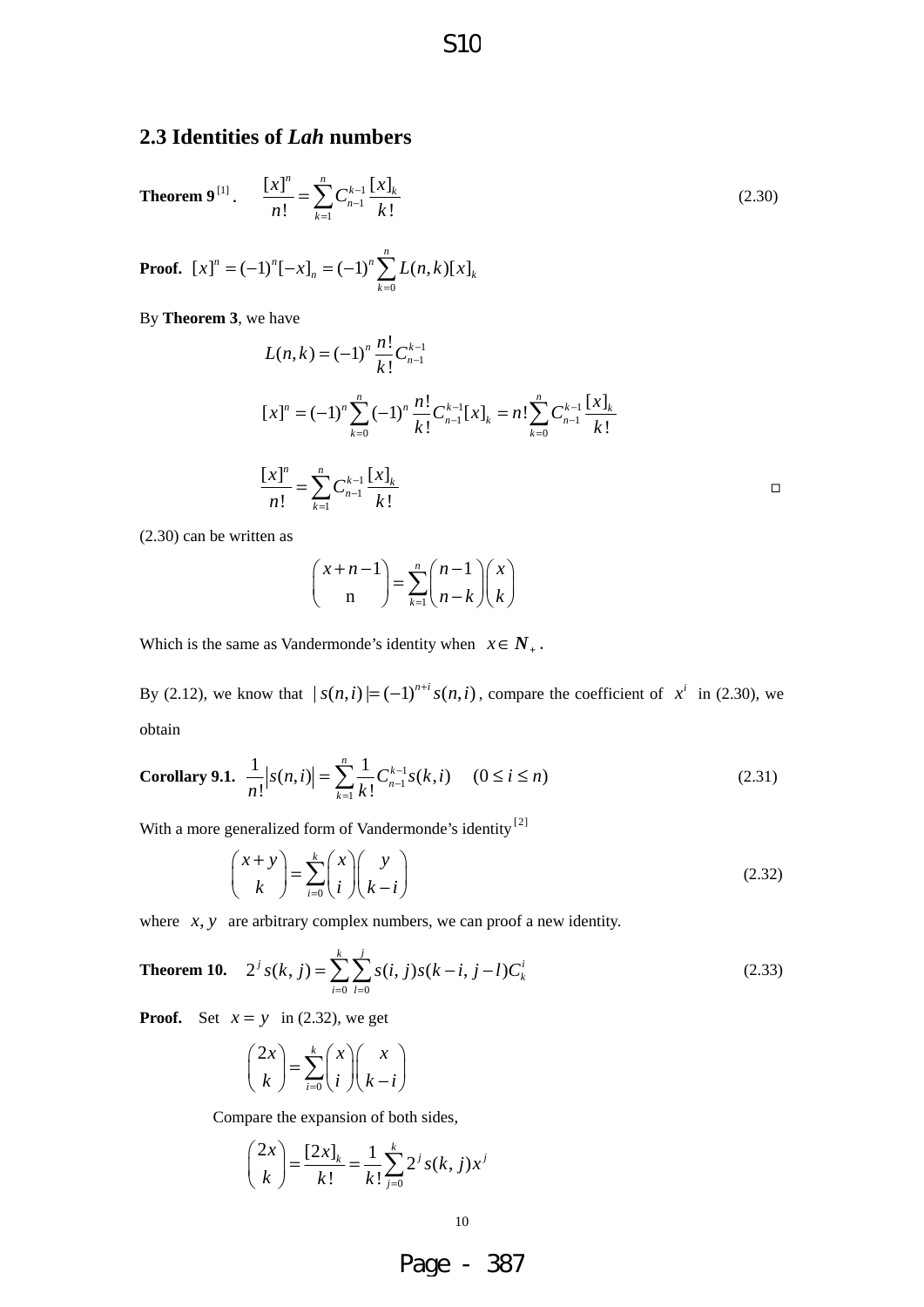$$
\sum_{i=0}^{k} {x \choose i} {x \choose k-i} = \frac{1}{k!} \sum_{i=0}^{k} C_{k}^{i} [x]_{i} [x]_{k-i} = \frac{1}{k!} \sum_{i=0}^{k} C_{k}^{i} \sum_{j=0}^{k} x^{j} \sum_{l=0}^{j} s(i,l) s(k-i, j-l)
$$

$$
= \frac{1}{k!} \sum_{j=0}^{k} x^{j} \sum_{i=0}^{k} \sum_{l=0}^{j} s(i,l) s(k-i, j-l) C_{k}^{i}
$$

We obtain

$$
2^{j} s(k, j) = \sum_{i=0}^{k} \sum_{l=0}^{j} s(i, l) s(k-i, j-l) C_{k}^{i}
$$

In (2.33), set  $j = k$ , the left hand side is  $2^k$ , the right hand side is

$$
\sum_{i=0}^{k} C_{k}^{i} \sum_{l=0}^{k} s(i, l) s(k - i, k - l) = \sum_{i=0}^{k} C_{k}^{i}
$$

And we obtain

**Corollary 10.1.** 
$$
2^k = \sum_{i=0}^k C_k^i
$$
 (2.34)

which is a well-known identity. (2.34) is a special case of (2.33).

**Theorem 11.** 
$$
\sum_{k=0}^{n} L(n,k) = n! \sum_{i=0}^{\infty} \sum_{j=0}^{\infty} \frac{(-1)^{i+j+n}}{j!} C_j^i C_{n+i-1}^n
$$
 (2.35)

**Proof.** By (2.10), we have

$$
\sum_{n=0}^{\infty} \frac{x^n}{n!} \left( \sum_{k=0}^n L(n,k) \right) = \sum_{k=0}^{\infty} \sum_{n=0}^{\infty} L(n,k) \frac{x^n}{n!} = \sum_{k=0}^{\infty} \frac{1}{k!} \left( \frac{-x}{1+x} \right)^k
$$
  

$$
= \sum_{k=0}^{\infty} \frac{1}{k!} \left( \frac{1}{1+x} - 1 \right)^k = \sum_{k=0}^{\infty} \frac{1}{k!} \left( \sum_{i=0}^{\infty} C_i^i \left( -1 \right)^{k-i} \left( \frac{1}{1+x} \right)^i \right)
$$
  

$$
= \sum_{k=0}^{\infty} \sum_{i=0}^{\infty} (-1)^{k-i} \frac{1}{k!} C_k^i \left( \sum_{j=0}^{\infty} (-1)^j x^j C_{i+j-1}^j \right)
$$
  

$$
= \sum_{i=0}^{\infty} \sum_{j=0}^{\infty} \sum_{k=0}^{\infty} \frac{(-1)^{i+j+k}}{k!} C_k^i C_{i+j-1}^j x^j
$$
  

$$
= \sum_{i=0}^{\infty} \sum_{n=0}^{\infty} \sum_{j=0}^{\infty} \frac{(-1)^{i+j+n}}{j!} C_j^i C_{n+i-1}^n x^n
$$

Compare the coefficient of  $x^n$ , we obtain

$$
\sum_{k=0}^{n} L(n,k) = n! \sum_{i=0}^{\infty} \sum_{j=0}^{\infty} \frac{(-1)^{i+j+n}}{j!} C_j^{i} C_{n+i-1}^{n}
$$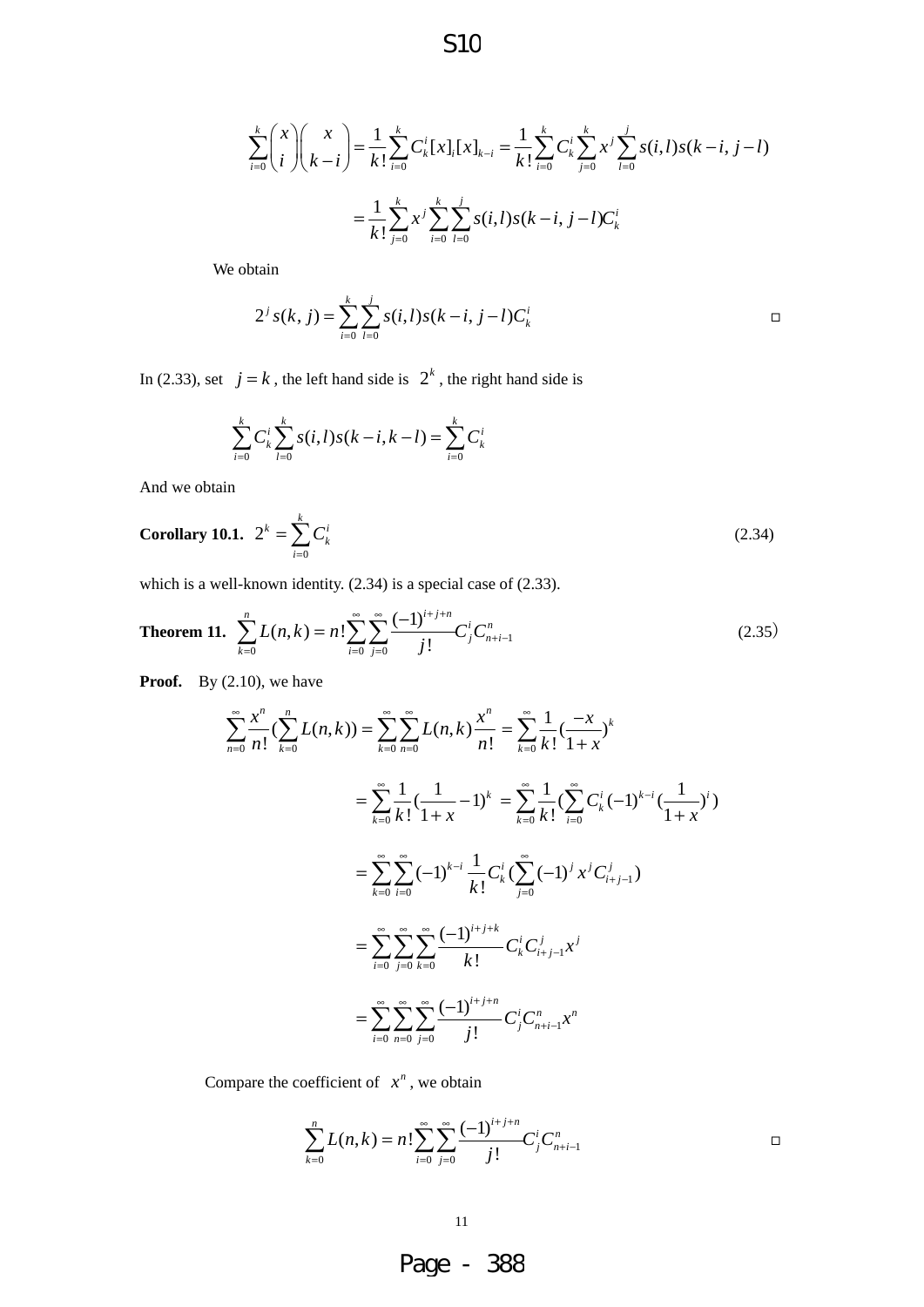S10

Together with (2.15), we have

Corollary 11.1. 
$$
\sum_{k=0}^{n} \frac{C_{n-1}^{k-1}}{k!} = \sum_{i=0}^{\infty} \sum_{j=0}^{\infty} \frac{(-1)^{i+j}}{j!} C_j^i C_{n+i-1}^n
$$
 (2.36)

By the relation between *Lah* numbers and *Stirling* numbers<sup>[1]</sup>,

$$
L(n,k) = \sum_{j=0}^{n} (-1)^{j} s(n, j) S(j,k)
$$

We obtain

**Corollary 11.2.** 
$$
\sum_{k=0}^{n} \sum_{l=0}^{n} (-1)^{l} s(n,l) S(l,k) = n! \sum_{i=0}^{\infty} \sum_{j=0}^{\infty} \frac{(-1)^{i+j+n}}{j!} C_{j}^{i} C_{n+i-1}^{n}
$$
 (2.37)

**Theorem 12.** 
$$
\sum_{i=0}^{\infty} \sum_{j=0}^{\infty} \sum_{k=0}^{\infty} (-1)^{i+j+k} \frac{k!}{j!} C_j^i C_{k+i-1}^k L(n,k) = 1
$$
 (2.38)

**Proof.** Apply the inversion formula of *Lah* number (**Theorem 14.**(3))

$$
a_n = \sum_{k=0}^n L(n,k)b_k \Leftrightarrow b_n = \sum_{k=0}^n L(n,k)a_k
$$

to **Theorem 11**, where  $b_n = 1$  and  $a_n = n! \sum \sum_{i=1}^{n} \frac{(-1)^i}{n!} C_i^i C_{n+i-1}^i$  $0 \text{ } j = 0$  $\sum_{i=1}^{8} \sum_{i=1}^{8} \frac{(-1)}{2}$ !  $i+j+n$ <br>*C*<sup>*i*</sup>  $C^n$  $n - n \cdot \angle \angle \angle$  *i*  $\cup$ *i j*  $a_n = n! \sum_{i=1}^{n} \frac{(-1)^i}{n!} C_i^i C_i$ *j* ∞ ∞  $(-1)^{i+j+}$  $+i =n! \sum_{i=0}^\infty \sum_{j=0}^\infty \frac{(-1)^{i+j+n}}{j!} {C}_j^i {C}_{n+i-1}^n\,,$ 

we obtain

$$
1 = \sum_{k=0}^{n} L(n,k)k! \sum_{i=0}^{\infty} \sum_{j=0}^{\infty} \frac{(-1)^{i+j+k}}{j!} C_j^{i} C_{k+i-1}^{k}
$$
  
= 
$$
\sum_{i=0}^{\infty} \sum_{j=0}^{\infty} \sum_{k=0}^{\infty} (-1)^{i+j+k} \frac{k!}{j!} C_j^{i} C_{k+i-1}^{k} L(n,k)
$$

Together with (2.15), we have

$$
1 = \sum_{i=0}^{\infty} \sum_{j=0}^{\infty} \sum_{k=0}^{\infty} (-1)^{i+j+k+n} \frac{n!}{j!} C_j^i C_{k+i-1}^k C_{n-1}^{k-1}
$$
  

$$
= \sum_{k=0}^n C_{n-1}^{k-1} \sum_{i=0}^{\infty} \sum_{j=0}^{\infty} (-1)^{i+j+k+n} \frac{n!}{j!} C_j^i C_{k+i-1}^k
$$
  

$$
= \sum_{k=0}^{n-1} C_{n-1}^k \sum_{i=0}^{\infty} \sum_{j=0}^{\infty} (-1)^{i+j+k+1+n} \frac{n!}{j!} C_j^i C_{k+i}^{k+1}
$$

Change *n* into  $n+1$ ,

$$
1 = \sum_{k=0}^{\infty} C_n^k \sum_{i=0}^{\infty} \sum_{j=0}^{\infty} (-1)^{i+j+k+n} \frac{(n+1)!}{j!} C_j^i C_{k+i}^{k+1}
$$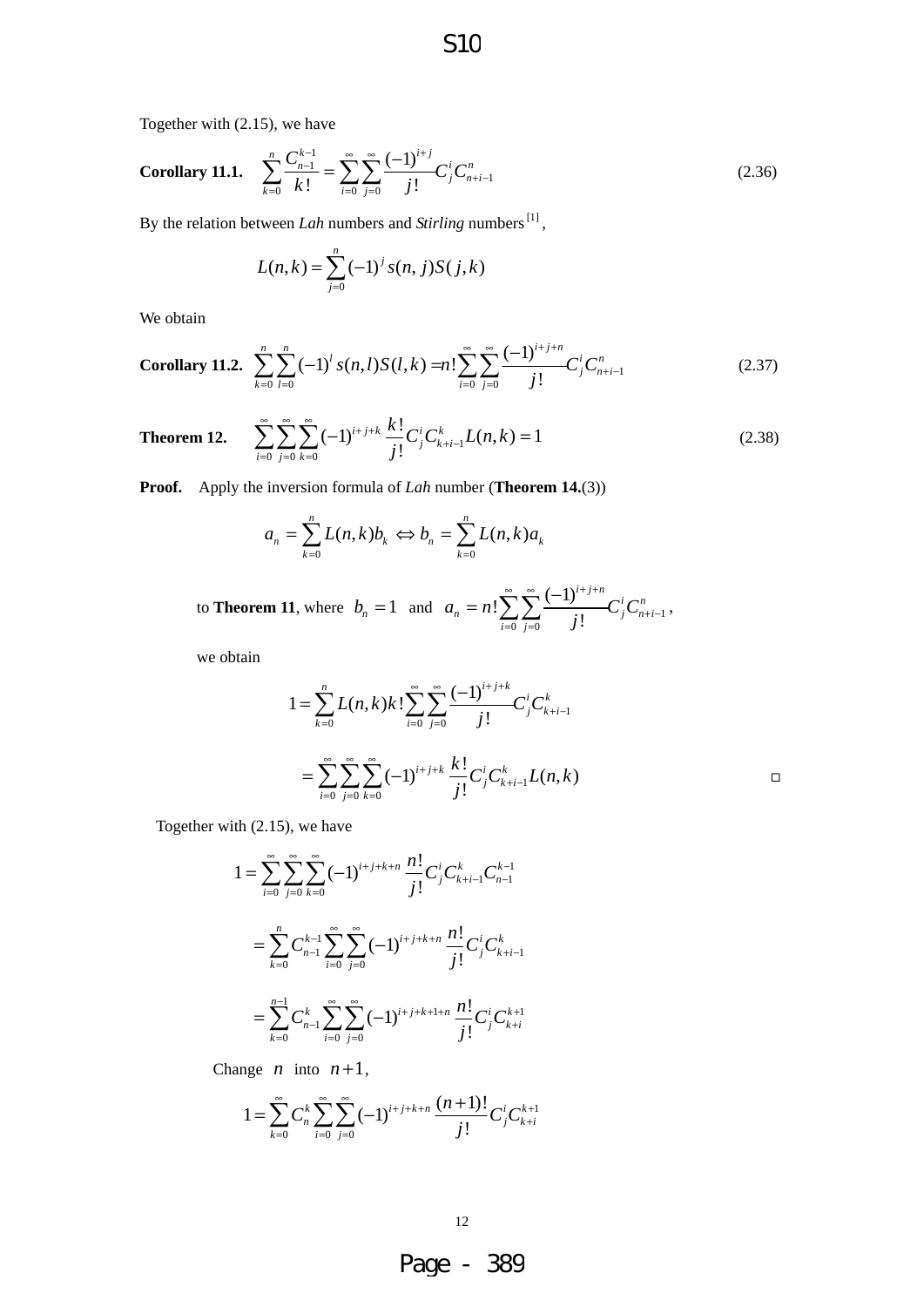$$
=\frac{(n+1)!}{(-1)^n}\sum_{i=0}^{\infty}\sum_{j=0}^{\infty}\sum_{k=0}^{\infty}\frac{(-1)^{i+j+k}}{j!}C_n^kC_j^iC_{k+i}^{k+1}
$$

Corollary 12.1. 
$$
\sum_{i=0}^{\infty} \sum_{j=0}^{\infty} \sum_{k=0}^{\infty} \frac{(-1)^{i+j+k}}{j!} C_n^k C_j^i C_{k+i}^{k+1} = \frac{(-1)^n}{(n+1)!}
$$
 (2.39)

Calculate the sum of (2.39) with variable n, the right hand side is

$$
\sum_{n=0}^{\infty} \frac{(-1)^n}{(n+1)!} = \sum_{n=1}^{\infty} \frac{(-1)^{n-1}}{n!} = 1 - \sum_{n=0}^{\infty} \frac{(-1)^n}{n!} = 1 - \frac{1}{e}
$$

which implies

Corollary 12.2. 
$$
\sum_{n=0}^{\infty} \sum_{i=0}^{\infty} \sum_{j=0}^{\infty} \sum_{k=0}^{\infty} \frac{(-1)^{i+j+k}}{j!} C_n^k C_j^i C_{k+i}^{k+1} = 1 - \frac{1}{e}
$$
 (2.40)

(2.39) can be written as

$$
\sum_{k=0}^{n} C_n^k \sum_{i=0}^{\infty} \sum_{j=0}^{\infty} \frac{(-1)^{i+j+k}}{j!} C_j^i C_{k+i}^{k+1} = \frac{(-1)^n}{(n+1)!}
$$
 (2.41)

Apply the inversion formula of binomial coefficients (**Theorem 14.**(1))

$$
a_n = \sum_{k=0}^n C_n^k b_k \Leftrightarrow b_n = \sum_{k=0}^n (-1)^{n-k} C_n^k a_k
$$
  
to (2.41), where  $a_n = \frac{(-1)^n}{(n+1)!}$  and  $b_n = \sum_{i=0}^\infty \sum_{j=0}^\infty \frac{(-1)^{i+j+n}}{j!} C_j^i C_{n+i}^{n+1}$   
we obtain 
$$
\sum_{i=0}^\infty \sum_{j=0}^\infty \frac{(-1)^{i+j+n}}{j!} C_j^i C_{n+i}^{n+1} = \sum_{k=0}^n (-1)^{n-k} C_n^k \frac{(-1)^k}{(k+1)!}
$$

Corollary 12.3. 
$$
\sum_{i=0}^{\infty} \sum_{j=0}^{\infty} \frac{(-1)^{i+j}}{j!} C_j^i C_{n+i}^{n+1} = \sum_{k=0}^n \frac{C_n^k}{(k+1)!}
$$
 (2.42)

## **2.4 Identities of** *Bell* **numbers**

**Theorem 13.** 
$$
\sum_{k=1}^{n} \sum_{\substack{\varepsilon_1 + \dots + \varepsilon_k = n \\ \varepsilon_1, \varepsilon_2, \dots, \varepsilon_k \ge 1}} \frac{(-1)^{k-1}}{k(\varepsilon_1! \cdots \varepsilon_k!)} B_{\varepsilon_1} \cdots B_{\varepsilon_k} = \frac{1}{n!}
$$
 (2.43)

**Proof.** According to (2.11), we have

$$
ln(1+\sum_{n=1}^{\infty}B_n\frac{x^n}{n!})=e^x-1=\sum_{n=1}^{\infty}\frac{x^n}{n!}.
$$

By Taylor expansion  $ln(1+x) = \sum_{n=1}^{\infty} (-1)^{k-1}$ 1  $(1 + x) = \sum (-1)$  $\boldsymbol{\chi}_{k-1}$   $\boldsymbol{\chi}^k$ *k*  $ln(1+x) = \sum_{k=0}^{\infty} (-1)^{k-1} \frac{x}{k}$ *k*  $\sum_{k=1}^{\infty}$  (1) $k (x + x) = \sum_{k=1}^{\infty} (-1)^{k-1} \frac{x}{k}$ , we have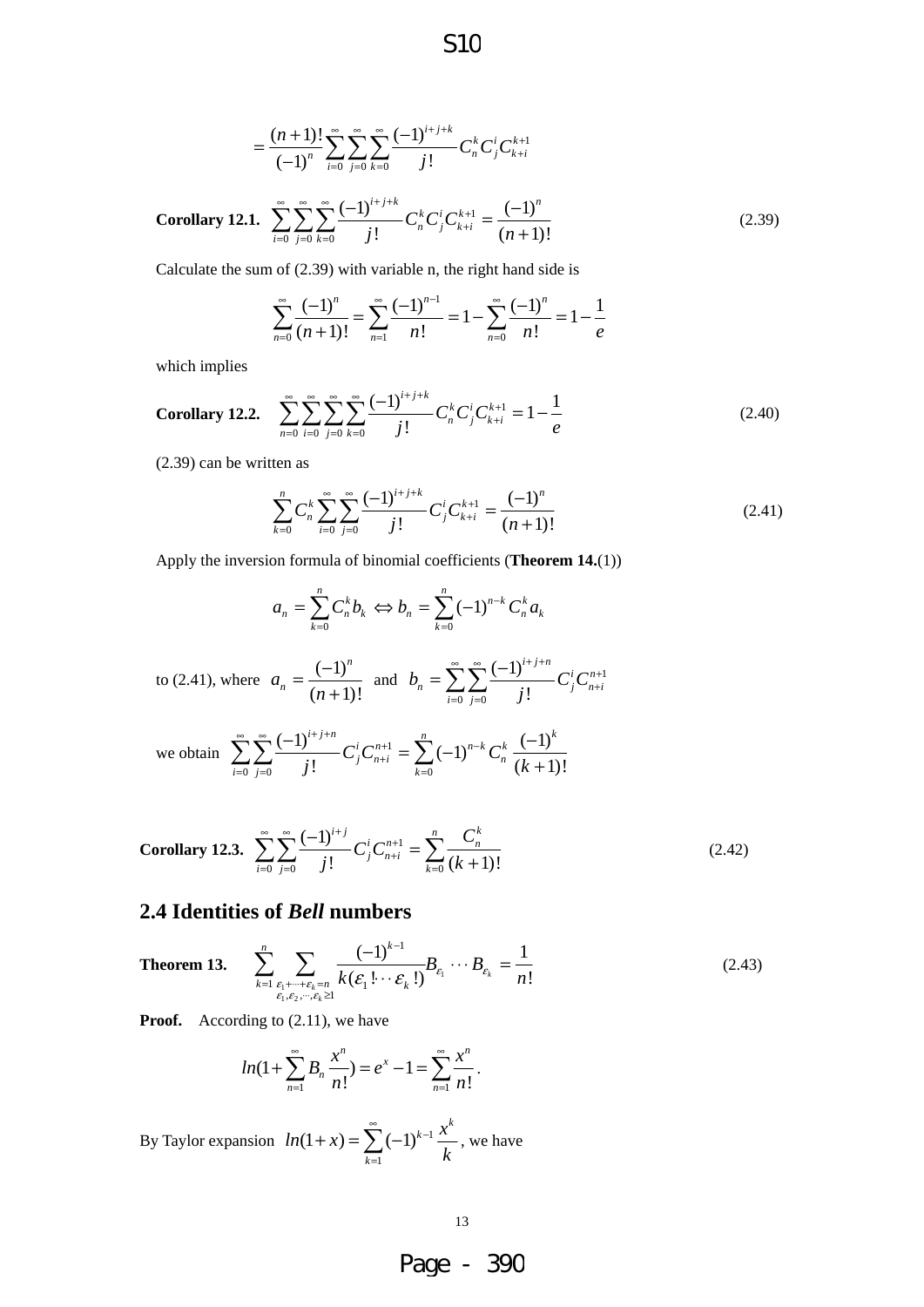S10

$$
\sum_{n=1}^{\infty} \frac{x^n}{n!} = \sum_{k=1}^{\infty} \frac{(-1)^{k-1}}{k} \left( \sum_{n=1}^{\infty} B_n \frac{x^n}{n!} \right)^k
$$

By multinomial theorem

$$
(x_1 + x_2 + \dots + x_k)^n = \sum_{\substack{c_1 + \dots + c_k = n \\ c_1, c_2, \dots, c_k \ge 0}} \frac{n!}{c_1! \cdots c_k!} x_1^{c_1} x_2^{c_2} \cdots x_k^{c_k}
$$

and comparing the coefficient of  $x^n$ , we have

$$
\frac{1}{n!} = \sum_{k=1}^n \sum_{\substack{\varepsilon_1 + \dots + \varepsilon_k = n \\ \varepsilon_1, \varepsilon_2, \dots, \varepsilon_k \ge 1}} \frac{(-1)^{k-1}}{k(\varepsilon_1! \cdots \varepsilon_k!)} B_{\varepsilon_1} \cdots B_{\varepsilon_k} \square
$$

# **3 On inversion formulas**

#### **3.1 Remarks on some well-known inversion formulas**

Consider two series  $\{a_n\}$  and  $\{b_n\}$ , we can set up two groups of equations, in each group we use one of the series to represent the element of another. The two groups of equations are equivalence, that is if one group of the equations holds, the other holds too. These equations are called inversion formulas. Due to the equivalence of the equations, if we proof one group of them we will obtain the other immediately, which is convenience for proving some combinatorial identities. Here are some frequently used inversion formulas.

**Theorem 14**<sup> $[1]$ </sup>.

$$
(1) \begin{cases} a_n = \sum_{k=0}^n C_n^k b_k & \forall n \in \mathbb{N} \\ b_n = \sum_{k=0}^n (-1)^{n-k} C_n^k a_k & \forall n \in \mathbb{N} \end{cases}
$$

$$
(2) \begin{cases} a_n = \sum_{k=0}^n s(n,k)b_k & \forall n \in \mathbb{N} \\ b_n = \sum_{k=0}^n S(n,k)a_k & \forall n \in \mathbb{N} \end{cases}
$$

(3) 
$$
\begin{cases} a_n = \sum_{k=0}^n L(n,k)b_k & \forall n \in \mathbb{N} \\ b_n = \sum_{k=0}^n L(n,k)a_k & \forall n \in \mathbb{N} \end{cases}
$$

The generalization of **Theorem 14** is the following.

**Theorem 15**<sup>[3]</sup>.  $\left\{f_n(x)\right\}_{n\geq0}$  and  $\left\{g_n(x)\right\}_{n\geq0}$  are two groups of linearly independent functions respectively (i.e.  $f_n(x)$  and  $g_n(x)$  are both polynomials of degree n), functions of two variables  $\alpha(n, k)$ ,  $\beta(n, k)$  satisfy that

Page - 391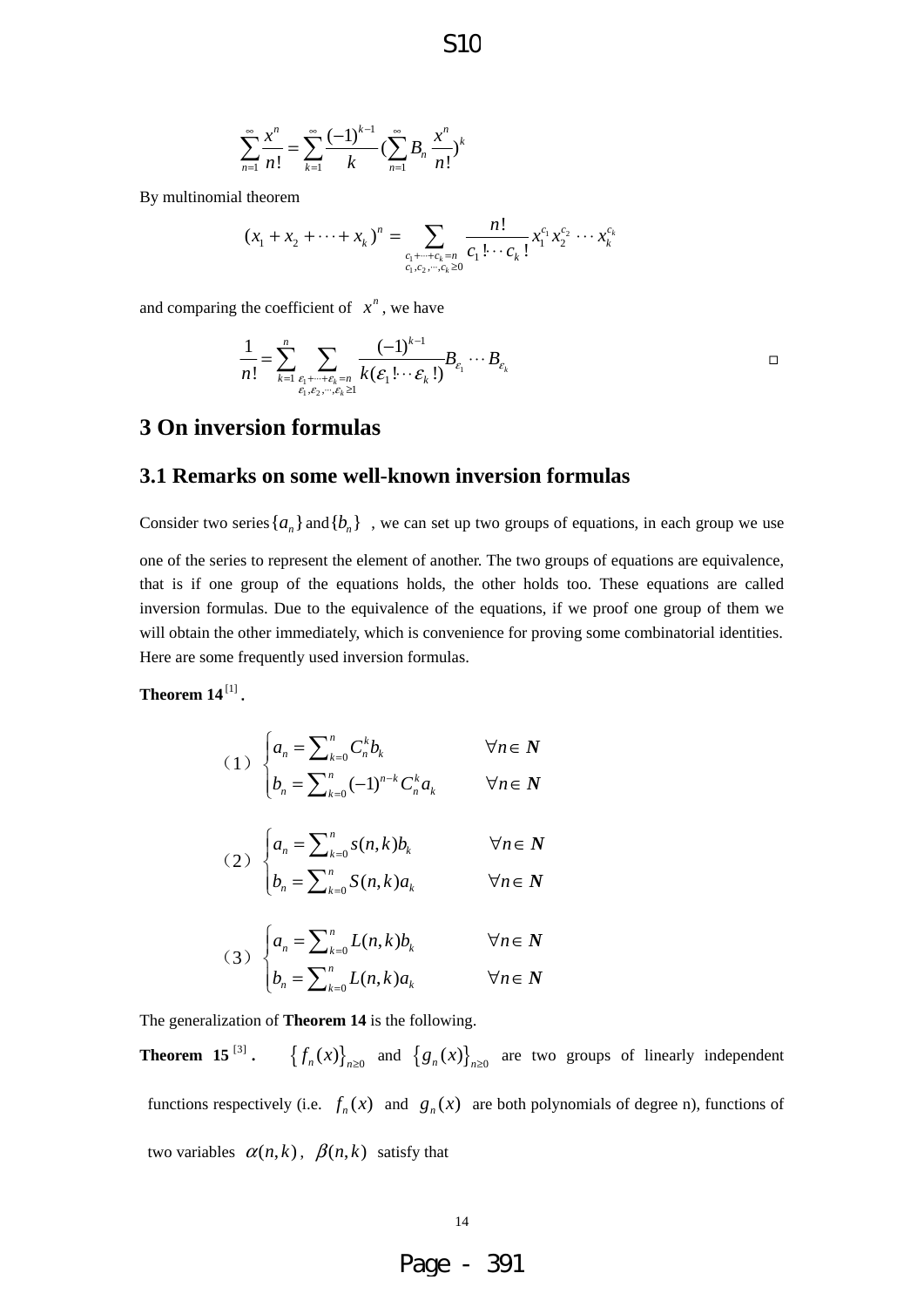$$
f_n(x) = \sum_{k=0}^n \alpha(n,k) g_k(x) \quad \forall n \in \mathbb{N}
$$
  

$$
g_n(x) = \sum_{k=0}^n \beta(n,k) f_k(x) \quad \forall n \in \mathbb{N}
$$

then we have an inversion formula

$$
\begin{cases} a_n = \sum_{k=0}^n \alpha(n,k) b_k & \forall n \in \mathbb{N} \end{cases} \tag{3.1}
$$

S10

$$
\left(b_n = \sum_{k=0}^n \beta(n,k)a_k \qquad \forall n \in \mathbb{N} \qquad (3.2)
$$

**Proof.** 
$$
f_n(x) = \sum_{k=0}^n \alpha(n,k) g_k(x) = \sum_{k=0}^n \alpha(n,k) \sum_{i=0}^k \beta(k,i) f_i(x) = \sum_{i=0}^n f_i(x) \sum_{k=i}^n \alpha(n,k) \beta(k,i)
$$

$$
g_n(x) = \sum_{k=0}^n \beta(n,k) f_k(x) = \sum_{k=0}^n \beta(n,k) \sum_{i=0}^k \alpha(k,i) g_i(x) = \sum_{i=0}^n g_i(x) \sum_{k=i}^n \beta(n,k) \alpha(k,i)
$$

Since  $\{f_n(x)\}_{n\geq 0}$  and  $\{g_n(x)\}_{n\geq 0}$  are linearly independent respectively, we obtain

$$
\sum_{k=i}^{n} \alpha(n,k) \beta(k,i) = \sum_{k=i}^{n} \beta(n,k) \alpha(k,i) = \delta_{ni}
$$

Thus, if (3.1) holds for arbitrary non-negative integer n, then

$$
\sum_{k=0}^{n} \beta(n,k)a_k = \sum_{k=0}^{n} \beta(n,k) \sum_{i=0}^{k} \alpha(k,i)b_i = \sum_{i=0}^{n} b_i \sum_{k=i}^{n} \beta(n,k)\alpha(k,i) = \sum_{i=0}^{n} b_i \delta_{ni} = b_n
$$

This implies (3.1)  $\implies$  (3.2). (3.2)  $\implies$  (3.1) can be proved in the same way.

The connection between **Theorem 14** and **Theorem 15** is shown by the following table.

| Theorem 15<br><b>Theorem 14</b> | $f_n(x)$ | $g_n(x)$       | $\alpha(n,k)$     | $\beta(n,k)$ |
|---------------------------------|----------|----------------|-------------------|--------------|
| (1)                             | $x^n$    | $(x+1)^n$      | $(-1)^{n-k}C_n^k$ | $C_n^k$      |
| (2)                             | $[x]_n$  | $x^n$          | s(n,k)            | S(n,k)       |
| (3)                             | $[x]_n$  | $(-1)^n [x]^n$ | L(n,k)            | L(n,k)       |

The inversion technique is powerful because it can transform an identity into another easier identity equivalently, as we can see in **Theorem 12**.

In the following section, we will use generating functions to find inversion formulas.

#### **3.2 A new inversion formula**

We should investigate the following theorem first.

**Theorem 16**<sup>[3]</sup>. (1) Suppose the ordinary generating functions of  $\{f_n\}_{n\geq 0}$  and  $\{g_n\}_{n\geq 0}$  are

 $f(x)$  and  $g(x)$  respectively. If  $f(x)g(x)=1$ , then

$$
a_n = \sum_{k=0}^n f_k b_{n-k} \quad (\forall n \in \mathbb{N}) \quad \Leftrightarrow \quad b_n = \sum_{k=0}^n g_k a_{n-k} \quad (\forall n \in \mathbb{N}) \tag{3.3}
$$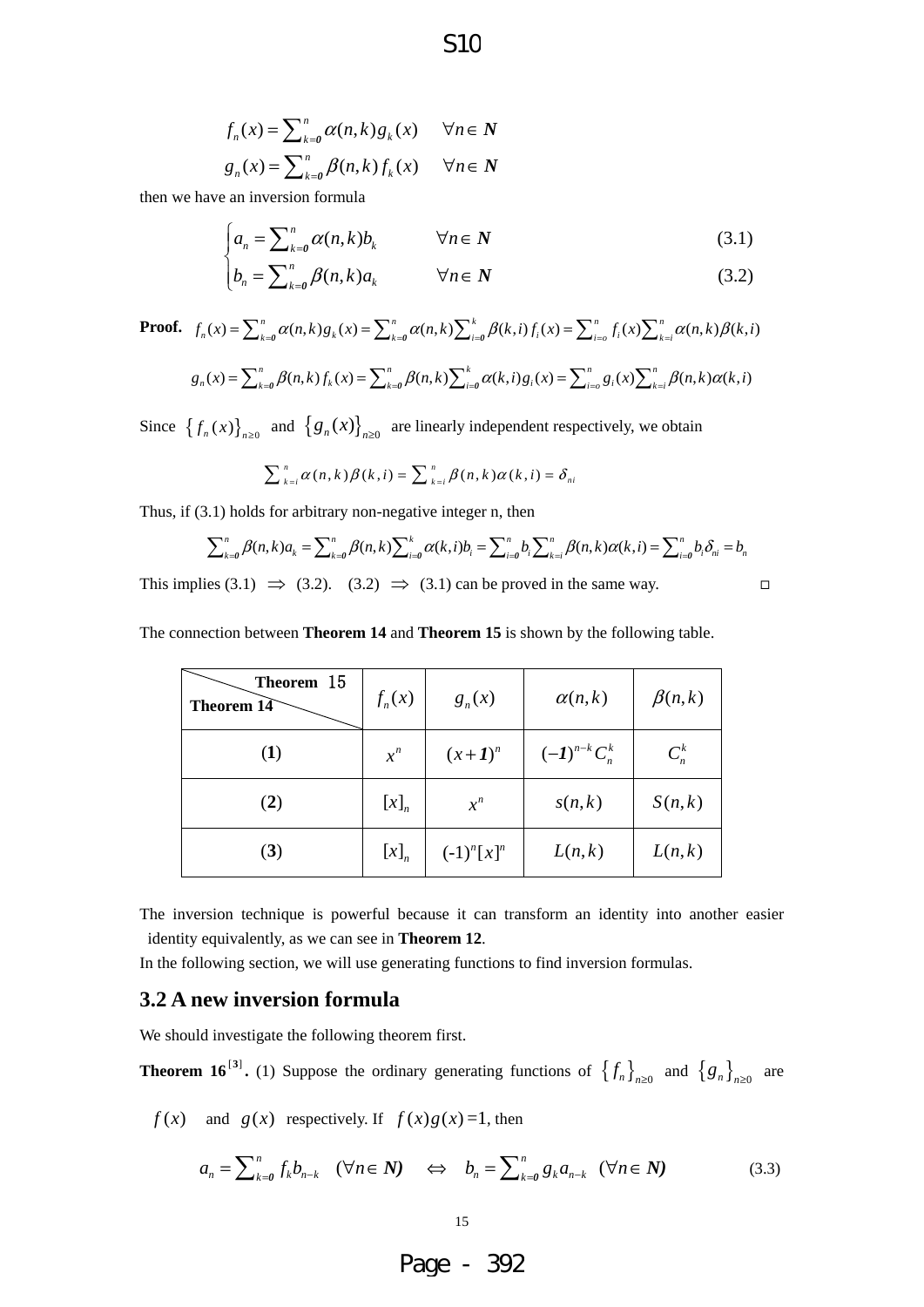$g(x)$  respectively. If  $f(x)g(x)=1$ , then

$$
a_n = \sum_{k=0}^n C_n^k f_k b_{n-k} \quad (\forall n \in \mathbb{N}) \quad \Leftrightarrow \quad b_n = \sum_{k=0}^n C_n^k g_k a_{n-k} \quad (\forall n \in \mathbb{N}) \tag{3.4}
$$

Proof is omitted. Suppose the ordinary generating functions (or exponential generating functions) of  $\{a_n\}_{n\geq 0}$  and  $\{b_n\}_{n\geq 0}$  are  $A(x)$  and  $B(x)$  respectively. Since  $f(x)g(x)=1$ , we have

$$
A(x) = B(x)f(x) \quad \Leftrightarrow \quad B(x) = A(x)g(x) \tag{3.5}
$$

Compare the coefficients, we obtain (3.3) and (3.4) immediately. With two equivalence equations of generating functions (i.e. (3.5)), we have an inversion formula correspondingly. Suppose  $g(x)$  is the inverse function of  $f(x)$ , we have

$$
A(x) = f(B(x)) \quad \Leftrightarrow \quad B(x) = g(A(x)) \tag{3.6}
$$

We obtain a new inversion formula.

**Theorem 17.** Suppose the exponential generating functions of  $\{f_n\}_{n\geq 1}$  and  $\{g_n\}_{n\geq 1}$  are  $f(x)$ and  $g(x)$  respectively. If  $f(x)$  is the inverse function of  $g(x)$ , then we have the following inversion formula

$$
\int_{\alpha_n} a_n = \sum_{i=1}^n f_i \sum_{\varepsilon_1 + \dots + \varepsilon_i = n} b_{\varepsilon_1} b_{\varepsilon_2} \cdots b_{\varepsilon_i} \cdot \frac{1}{i!} \qquad \forall n \in \mathbb{N}_+ \tag{3.7}
$$

$$
\left| b_n = \sum_{i=1}^n g_i \sum_{\varepsilon_1 + \dots + \varepsilon_i = n} a_{\varepsilon_1} a_{\varepsilon_2} \cdots a_{\varepsilon_i} \cdot \frac{1}{i!} \right| \qquad \forall n \in \mathbb{N}_+ \tag{3.8}
$$

**Proof.** Suppose the ordinary generating functions of  $\{a_n\}_{n\geq 1}$  and  $\{b_n\}_{n\geq 1}$  are  $A(x)$  and  $B(x)$  respectively. If (3.7) holds for arbitrary positive integer n, then

$$
f(B(x)) = \sum_{i=1}^{\infty} \frac{f_i}{i!} (\sum_{j=1}^{\infty} b_j x^j)^i = \sum_{n=1}^{\infty} x^n \cdot \sum_{i=1}^n \frac{f_i}{i!} \sum_{\epsilon_1 + \dots + \epsilon_i = n} b_{\epsilon_1} b_{\epsilon_2} \cdots b_{\epsilon_i} = \sum_{n=1}^{\infty} a_n x^n = A(x)
$$

Thus  $B(x) = g(A(x))$ , which is equivalence to

$$
b_n = \sum_{i=1}^n \frac{g_i}{i!} \sum_{\varepsilon_1 + \dots + \varepsilon_i = n} a_{\varepsilon_1} a_{\varepsilon_2} \cdots a_{\varepsilon_i} \quad \forall n \in \mathbb{N}_+
$$

So (3.7)  $\Rightarrow$  (3.8). Similarly, (3.8)  $\Rightarrow$  (3.7).

In order to apply **Theorem 17**, we give tow pairs of reciprocal functions first.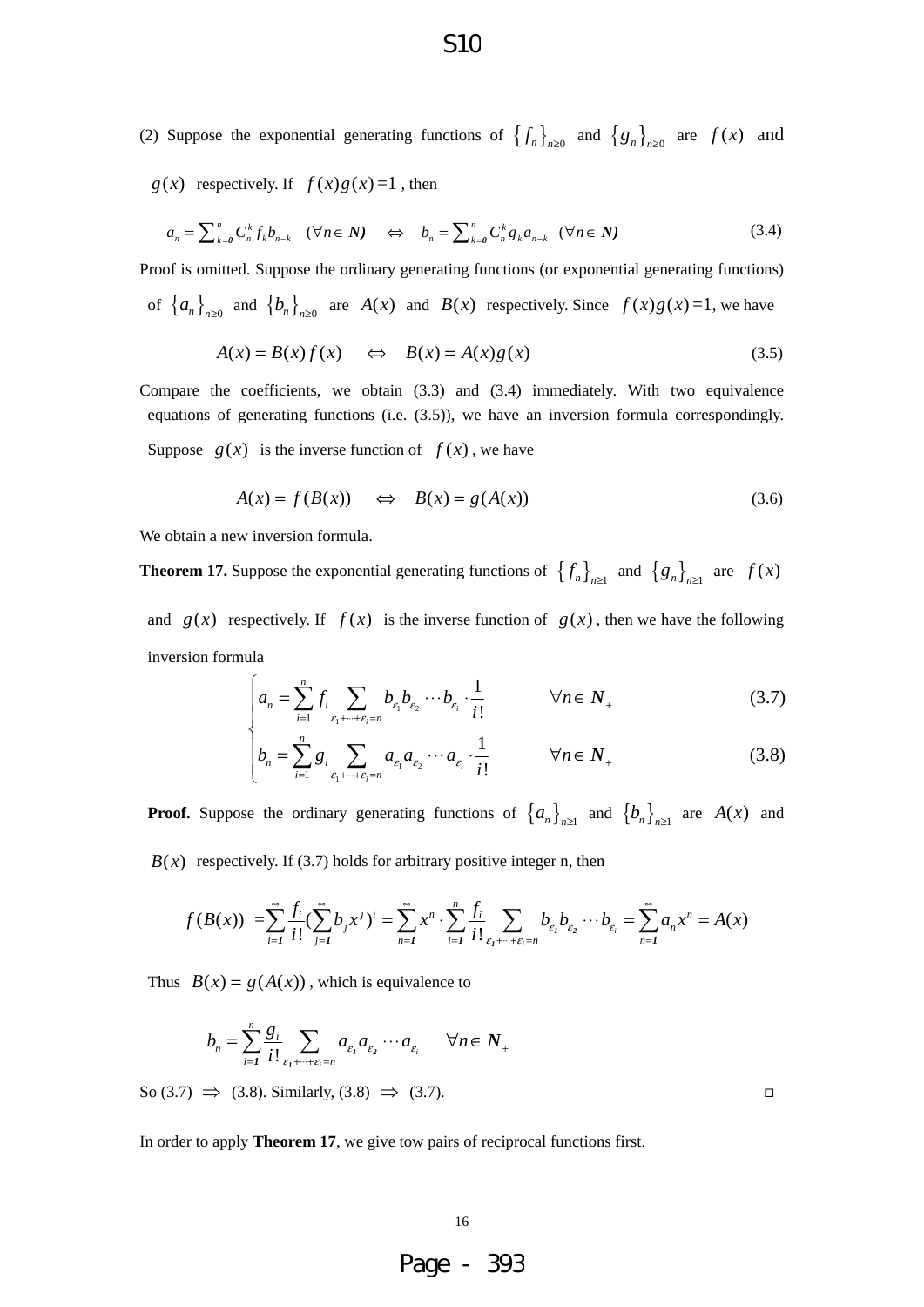(1) 
$$
f(x) = e^x - 1 = \sum_{n=1}^{\infty} \frac{x^n}{n!}
$$
  
and  $g(x) = ln(x+1) = \sum_{n=1}^{\infty} (-1)^{n-1} \frac{x^n}{n!} = \sum_{n=1}^{\infty} (-1)^{n-1} (n-1)! \frac{x^n}{n!}$ 

and 
$$
g(x) = ln(x+1) = \sum_{n=1}^{\infty} (-1)^{n-1} \frac{x^n}{n} = \sum_{n=1}^{\infty} (-1)^{n-1} (n-1)! \frac{x^n}{n!}
$$

(2) 
$$
f(x) = \frac{1}{\sqrt{1-4x}} - 1 = \sum_{k=0}^{\infty} \begin{pmatrix} -\frac{1}{2} \\ \frac{1}{2} \end{pmatrix} (-4x)^k - 1 = \sum_{k=1}^{\infty} k! C_{2k}^k \frac{x^k}{k!}
$$

and 
$$
g(x) = \frac{1}{4} \left( 1 - \frac{1}{(x+1)^2} \right) = \frac{1}{4} \left( 1 - \sum_{k=0}^{\infty} {\binom{-2}{k}} x^k \right) = \sum_{k=1}^{\infty} \frac{(-1)^{k+1}}{4} (k+1)! \frac{x^k}{k!}
$$

By **Theorem 17**, we have

Corollary 17.1. 
$$
a_n = \sum_{i=1}^n \frac{1}{i!} \sum_{\varepsilon_1 + \dots + \varepsilon_i = n} b_{\varepsilon_1} b_{\varepsilon_2} \cdots b_{\varepsilon_i} \qquad (\forall n \in N_+)
$$

$$
\Leftrightarrow \quad b_n = \sum_{i=1}^n \frac{(-1)^{i+1}}{i} \sum_{\varepsilon_1 + \dots + \varepsilon_i = n} a_{\varepsilon_1} a_{\varepsilon_2} \cdots a_{\varepsilon_i} \qquad (\forall n \in N_+)
$$

**Corollary 17.2.** 
$$
a_n = \sum_{i=1}^n C_{2i}^i \sum_{\epsilon_1 + \cdots + \epsilon_i = n} b_{\epsilon_1} b_{\epsilon_2} \cdots b_{\epsilon_i}
$$
  $(\forall n \in N_+)$ 

$$
\Leftrightarrow b_n = \sum_{i=1}^n \frac{(-1)^{i-1}(i+1)}{4} \sum_{\varepsilon_1 + \dots + \varepsilon_i = n} a_{\varepsilon_1} a_{\varepsilon_2} \cdots a_{\varepsilon_i} \quad (\forall n \in N_+)
$$

**Theorem 18.** 
$$
x = \sum_{i=1}^{n} \frac{1}{i!} \sum_{\epsilon_1 + \dots + \epsilon_i = n} \frac{(1 - (1 - x)^{\epsilon_i}) \cdots (1 - (1 - x)^{\epsilon_i})}{\epsilon_1 \cdots \epsilon_i}
$$
(3.9)

**Proof.** By **Corollary 17.1**, it is sufficient to proof that

$$
\frac{1 - (1 - x)^n}{n} = \sum_{i=1}^n \frac{(-1)^{i-1}}{i} \sum_{\varepsilon_1 + \dots + \varepsilon_i = n} x^i
$$

Since the equation  $\varepsilon_1 + \cdots + \varepsilon_i = n$  has  $C_{n-1}^{i-1}$  different positive integer solutions, thus it is sufficient to proof that −

$$
\frac{1-(1-x)^n}{n} = \sum_{i=1}^n \frac{(-1)^{i-1}}{i} C_{n-1}^{i-1} x^i
$$

In fact,

$$
\sum_{i=1}^{n} \frac{(-1)^{i-1}}{i} C_{n-1}^{i-1} \mathcal{X}^{i} = \sum_{i=1}^{n} \frac{(-1)^{i-1}}{n} C_{n}^{i} \mathcal{X}^{i} = \frac{1}{n} - \frac{1}{n} \sum_{i=0}^{n} C_{n}^{i} (-\mathcal{X})^{i} = \frac{1 - (1 - \mathcal{X})^{n}}{n}
$$

17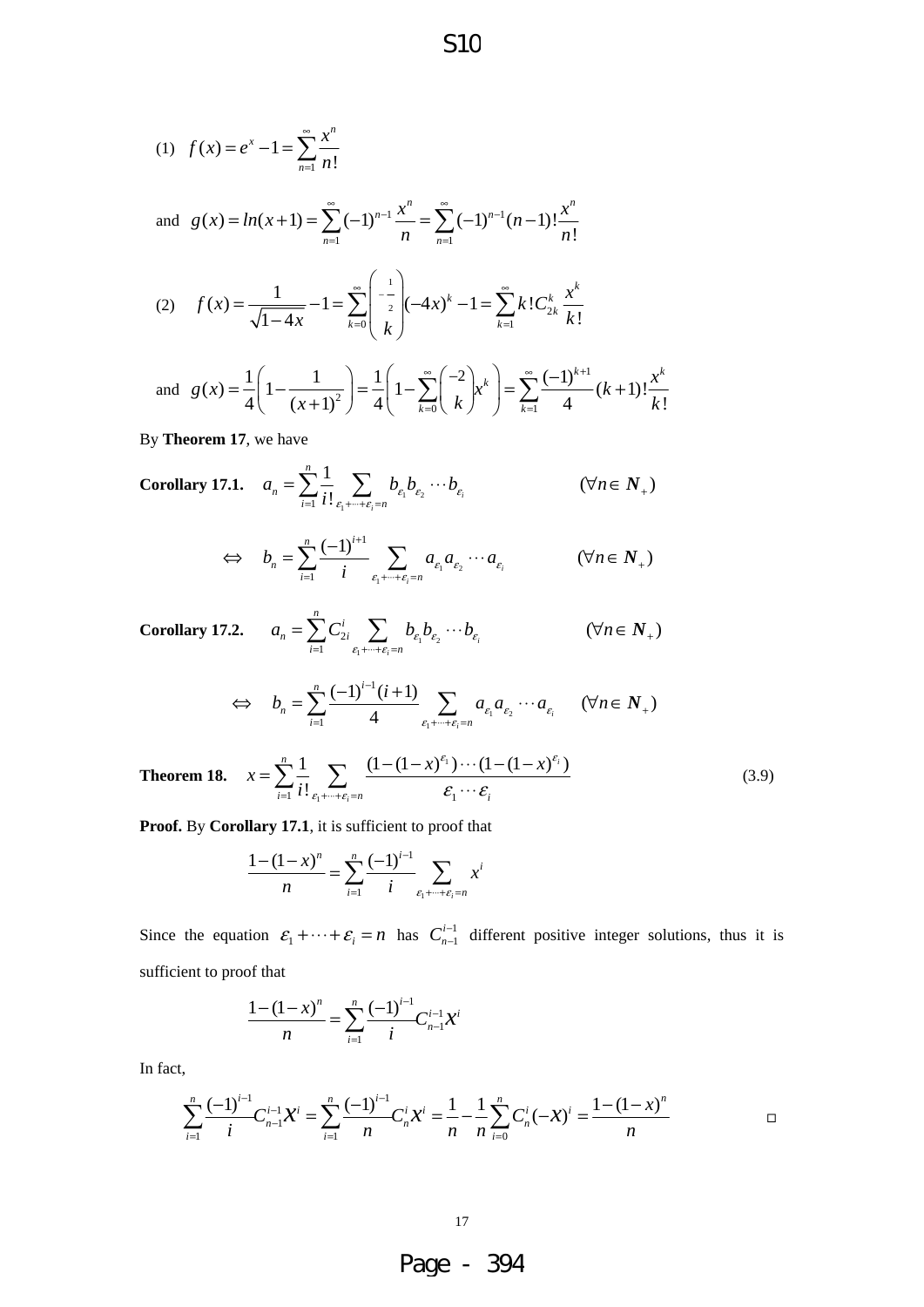Set  $X = 1$  and  $X = 2$  in **Theorem 18** respectively, we have

Corollary 18.1. 
$$
1 = \sum_{i=1}^{n} \frac{1}{i!} \sum_{\varepsilon_1 + \dots + \varepsilon_i = n} \frac{1}{\varepsilon_1 \cdots \varepsilon_i}
$$
 (3.10)

Corollary 18.2. 
$$
2 = \sum_{i=1}^{n} \frac{1}{i!} \sum_{\substack{\varepsilon_i + \dots + \varepsilon_i = n \\ 2 \nmid \varepsilon_1, \dots, \varepsilon_i}} \frac{2^i}{\varepsilon_1 \cdots \varepsilon_i} \tag{3.11}
$$

**Theorem 19.** 
$$
\mathcal{X} = \sum_{i=1}^{n} C_{2i}^{i} \sum_{\epsilon_{1} + \dots + \epsilon_{i} = n} \frac{1}{4^{i}} \mathcal{X}^{i} (1 - \mathcal{X})^{n-2i} (2 - \mathcal{X} - \mathcal{E}_{1} \mathcal{X}) \cdots (2 - \mathcal{X} - \mathcal{E}_{i} \mathcal{X})
$$
(3.12)

**Proof.** According to **Corollary 17.2**, it is sufficient to proof that

$$
\frac{1}{4}\sum_{i=1}^{n}(-1)^{i+1}(i+1)C_{n-1}^{i-1}x^{i} = \frac{1}{4}x(1-x)^{n-2}(2-x-nx)
$$

Denote the left hand side as  $f(x)$ , then  $f(x) = Dg(x)$ , where

$$
g(x) = \frac{1}{4} \sum_{i=1}^{n} C_{n-i}^{i-1} (-x)^{i+1} = \frac{x^2}{4} \sum_{i=1}^{n} C_{n-i}^{i-1} (-x)^{i-1} = \frac{x^2 (1-x)^{n-1}}{4}
$$

Thus,

$$
f(x) = Dg(x) = \frac{2x(1-x)^{n-1}}{4} - \frac{(n-1)x^2(1-x)^{n-2}}{4} = \frac{1}{4}x(1-x)^{n-2}(2-x-nx) \qquad \Box
$$

Set  $\mathcal{X} = 2$ ,  $-1$ ,  $\frac{1}{2}$ , in **Theorem 19** respectively, we have

**Corollary 19.1.** 
$$
(-1)^{n} 2 = \sum_{i=1}^{n} (-1)^{i} C_{2i}^{i} \sum_{\varepsilon_{1} + \dots + \varepsilon_{i} = n} \varepsilon_{1} \cdots \varepsilon_{i}
$$
 (3.13)

Corollary 19.2. 
$$
-\frac{1}{2^n} = \sum_{i=1}^n \left(-\frac{1}{16}\right)^i C_{2i}^i \sum_{\varepsilon_1 + \dots + \varepsilon_i = n} (\varepsilon_1 + 3) \cdots (\varepsilon_i + 3)
$$
(3.14)

**Corollary 19.3.** 
$$
2^{n-1} = \sum_{i=1}^{n} \left(\frac{1}{4}\right)^{i} C_{2i}^{i} \sum_{\epsilon_{1} + \dots + \epsilon_{i} = n} (3 - \epsilon_{1}) \cdots (3 - \epsilon_{i})
$$
 (3.15)

We can see that **Theorem 17** can be used to discover and prove a new kind of combinatorial identities which contain symbol  $\sum$ . This new inversion formula is a useful new method.  $\varepsilon_i$  +  $\cdots$  +  $\varepsilon_i$  = *n* ∑ *1*

## **4 Generalization and simplification – a promising new way**

In the research of combinatorial identities, we often face a paradox: on the one hand, we expect the identities to be concise and symmetric; on the other hand, many concise identities are based on some specific properties of several sequences such as binomial coefficients, which makes them hard to be generalized. In view of such a paradox, we propose that we should start from generalizing the definitions, and deduce the common properties of the generalized sequence. Then



# S10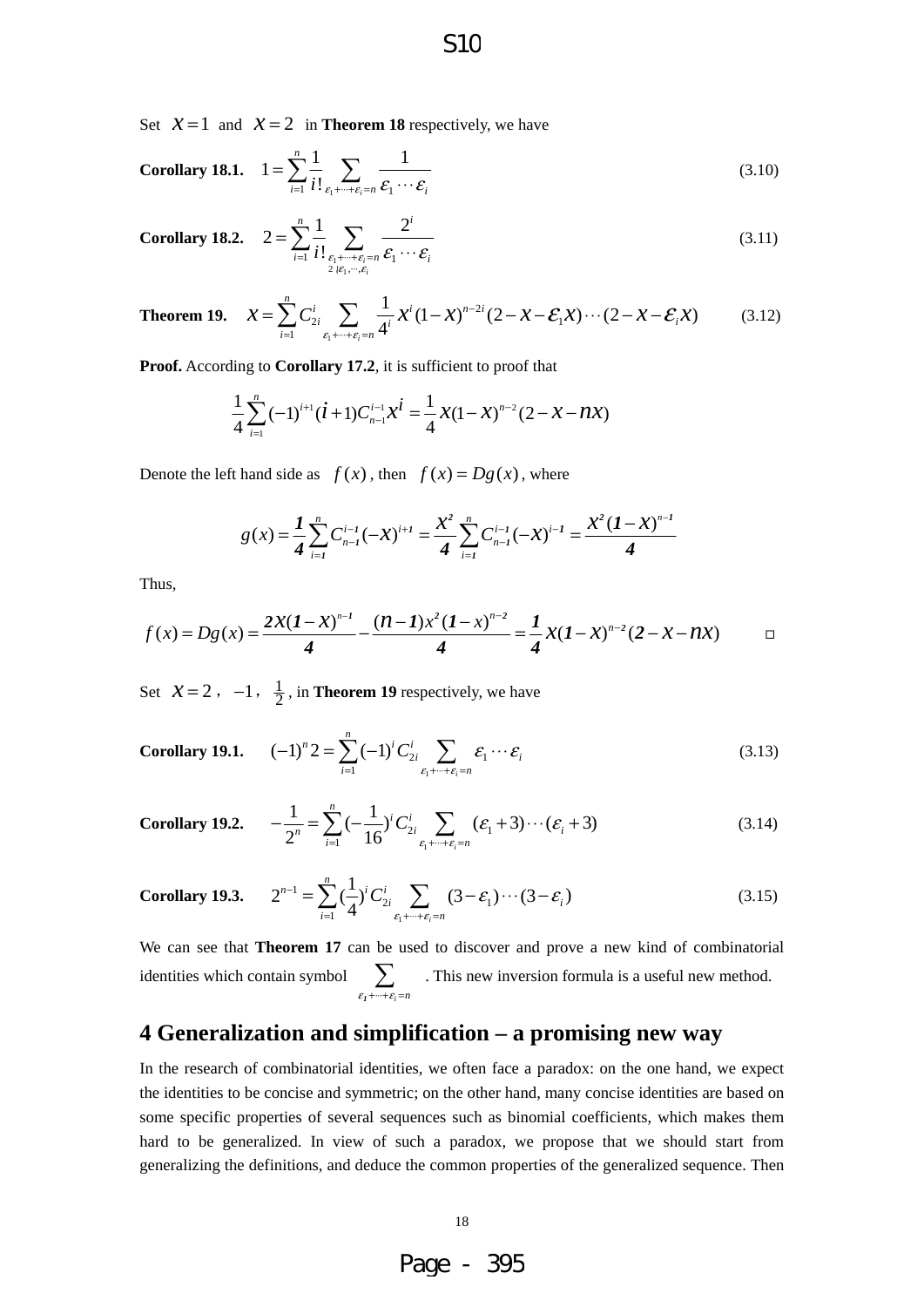by adding some specific properties to the sequence, we obtain identities which are original and simple as well.

#### **4.1 Generalization of definitions**

**Definition 11.** Given a sequence  $\{a_n\}_{n\geq 1}$ , let  $f_n(x) = \prod_{i=1}^n (x - a_i)$   $(n \in N_+)$ , and  $f_0(x) = 1$ .

**Definition 12.** Sequence  $\{b_1(n,k)\}$  satisfy that  $f_n(x) = \sum_{k=0}^n b_1(n,k)x^k$ , and define

 $b_1(n,k) = 0$  when  $k > n \ge 0$  or  $k < 0$ .

Since  $\{f_n(x)\}\$  are lineary independent, we can introduce

**Definition 13.** Sequence  $\{b_2(n,k)\}$  satisfy that  $\mathcal{X}^n = \sum_{k=0}^n b_2(n,k) f_k(x)$ , and define  $b_2(n, k) = 0$  when  $k > n \ge 0$  or  $k < 0$ .

**Definition 14.** Sequence  $\{d(n,k)\}$  satisfy that  $f_n(-x) = \sum_{k=0}^n d(n,k) f_k(x)$  and define  $d(n, k) = 0$  when  $k > n \ge 0$  or  $k < 0$ .

Set  $a_n = n-1$ , then  $b_1(n, k) = s(n, k)$ ,  $b_2(n, k) = S(n, k)$ ,  $d(n, k) = L(n, k)$ .

Set  $a_n = -1$ , then  $b_1(n, k) = C_n^k$ ,  $b_2(n, k) = (-1)^{n-k} C_n^k$ ,  $d(n, k) = (-1)^k 2^{n-k} C_n^k$ .

Henceforth, the definitions above are generalizations of binomial coefficients, *Stirling* numbers and *Lah* numbers.

#### **4.2 Generalization of basic properties**

**Theorem 20.** (1)  $b_1(n+1,k) = b_1(n,k-1) - a_{n+1}b_1(n,k)$  (4.1)

(2) 
$$
b_2(n+1,k) = b_2(n,k-1) + a_{k+1}b_2(n,k)
$$
 (4.2)

$$
(3) d(n+1,k) = -(a_{n+1} + a_{k+1})d(n,k) - d(n,k-1) \tag{4.3}
$$

**Proof.** (1)  $\sum_{k=0}^{n+1} b_1(n+1,k)x^k = f_{n+1}(x) = f_n(x)(x - a_{n+1}) = \sum_{k=0}^{n} (b_1(n,k)x^{k+1} - a_{n+1}b_1(n,k)x^k$ 

Compare the coefficient of  $x^k$ , we have

$$
b_1(n+1,k) = b_1(n,k-1) - a_{n+1}b_1(n,k)
$$
  
(2) 
$$
\sum_{k=0}^{n+1} b_2(n+1,k) f_k(x) = x^{n+1} = x \sum_{k=0}^{n+1} b_2(n,k) f_k(x) = \sum_{k=0}^{n} b_2(n,k) (a_{k+1}f_k(x) + f_{k+1}(x))
$$

Compare the coefficient of  $f_k(x)$ , we have

#### S10

19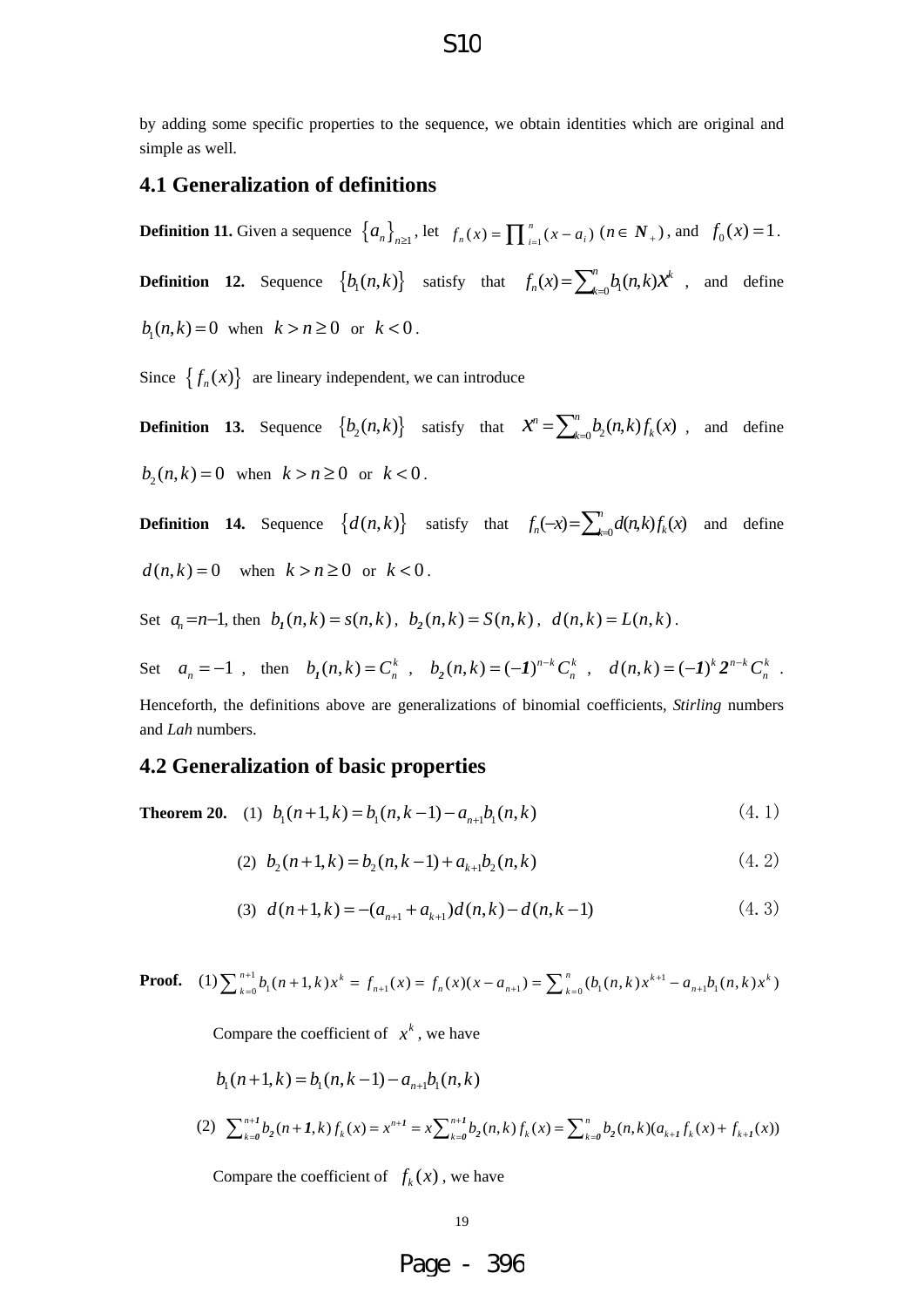$$
b_2(n+1,k) = b_2(n,k-1) + a_{k+1}b_2(n,k)
$$

(3)Since  $f_{n+1}(-x) = -f_n(-x)(x + a_{n+1}),$ 

$$
\sum_{k=0}^{n+1} d(n+1,k) f_k(x) = -(x + a_{n+1}) \sum_{k=0}^{n} d(n,k) f_k(x)
$$
  
= 
$$
-\sum_{k=0}^{n} d(n,k) (a_{n+1} f_k(x) + a_{k+1} f_k(x) + f_{k+1}(x))
$$
  
= 
$$
-\sum_{k=0}^{n} ((a_{n+1} + a_{k+1}) d(n,k) + d(n,k-1)) f_k(x)
$$

Compare the coefficient of  $f_k(x)$ , we have

$$
d(n+1,k) = -(a_{n+1} + a_{k+1})d(n,k) - d(n,k-1)
$$

**Theorem 21.** 
$$
\sum_{n=0}^{\infty} b_2(n,k)x^n = \frac{x^k}{\prod_{i=1}^{k+1} (1-a_i x)}
$$
(4.4)

**Proof.** Denote 
$$
G_k(x) = \sum_{n=0}^{\infty} b_2(n,k)x^n
$$
. When  $k > 0$ ,

$$
\frac{G_k(x)}{x} = \sum_{n=0}^{\infty} b_2(n+1,k)x^n = \sum_{n=0}^{\infty} b_2(n,k-1)x^n + a_{k+1} \sum_{n=0}^{\infty} b_2(n,k)x^n = G_{k-1}(x) + a_{k+1}G_k(x)
$$

Thus,

$$
G_k(x) = \frac{x}{1 - a_{k+1}x} G_{k-1}(x)
$$

Since  $a_1^n = \sum b_2(n, k) f_k(a_1) = b_2(n, 0)$ , we have  $\mathbf{0}$  $\sum_{i=1}^{n} b_{i}(n,k) f_{k}(a_{i}) = b_{i}(n,0)$ *k k*  $a_1^n = \sum b_2(n,k) f_k(a_1) = b_2(n)$  $=\sum_{k=0}b_2(n,k)f_k(a_1)=$ 

$$
G_0(x) = \sum_{n=0}^{\infty} b_2(n,0)x^n = \sum_{n=0}^{\infty} (a_1x)^n = \frac{1}{1 - a_1x}
$$

$$
G_k(x) = \sum_{n=0}^{\infty} b_2(n,k)x^n = \frac{x^k}{\prod_{i=1}^{k+1} (1 - a_i x)}
$$

**Theorem 22.** (1)  $b_1(n+1,k) = (-1)^{n+k}$   $\sum_{e_1} a_{e_2}$  $\epsilon_1$  2 1  $(n+1,k) = (-1)^{n+k} \sum_{1 \leq \varepsilon_1 < \varepsilon_2 < \cdots < \varepsilon_{n-k} \leq n} a_{\varepsilon_1} a_{\varepsilon_2} \cdots a_{\varepsilon_{n-k}} \qquad (n \geq k)$ *n k n k n*  $b_1(n+1,k) = (-1)^{n+k}$   $\sum_{k=1}^{\infty} a_k a_k \cdots a_{k}$   $(n \ge k)$  $\varepsilon_1$   $\varepsilon_2$   $\varepsilon_3$   $\varepsilon_5$   $\varepsilon_6$   $\varepsilon_7$   $\varepsilon_8$   $\varepsilon_8$   $\varepsilon_{n-8}$   $\varepsilon_{n-8}$ +  $(4.5) = (-1)^{n+k} \sum_{1 \le \varepsilon_1 < \varepsilon_2 < \dots < \varepsilon_{n-k} \le n} a_{\varepsilon_1} a_{\varepsilon_2} \cdots a_{\varepsilon_{n-k}} \qquad (n \ge k)$ 

(2) 
$$
b_2(n+1,k) = \sum_{\substack{\varepsilon_1 + \dots + \varepsilon_{k+1} = n-k \\ \varepsilon_1, \dots, \varepsilon_{k+1} \ge 0}} a_1^{\varepsilon_1} a_2^{\varepsilon_2} \cdots a_{k+1}^{\varepsilon_{k+1}}
$$
 \t\t\t $(n \ge k)$  (4.6)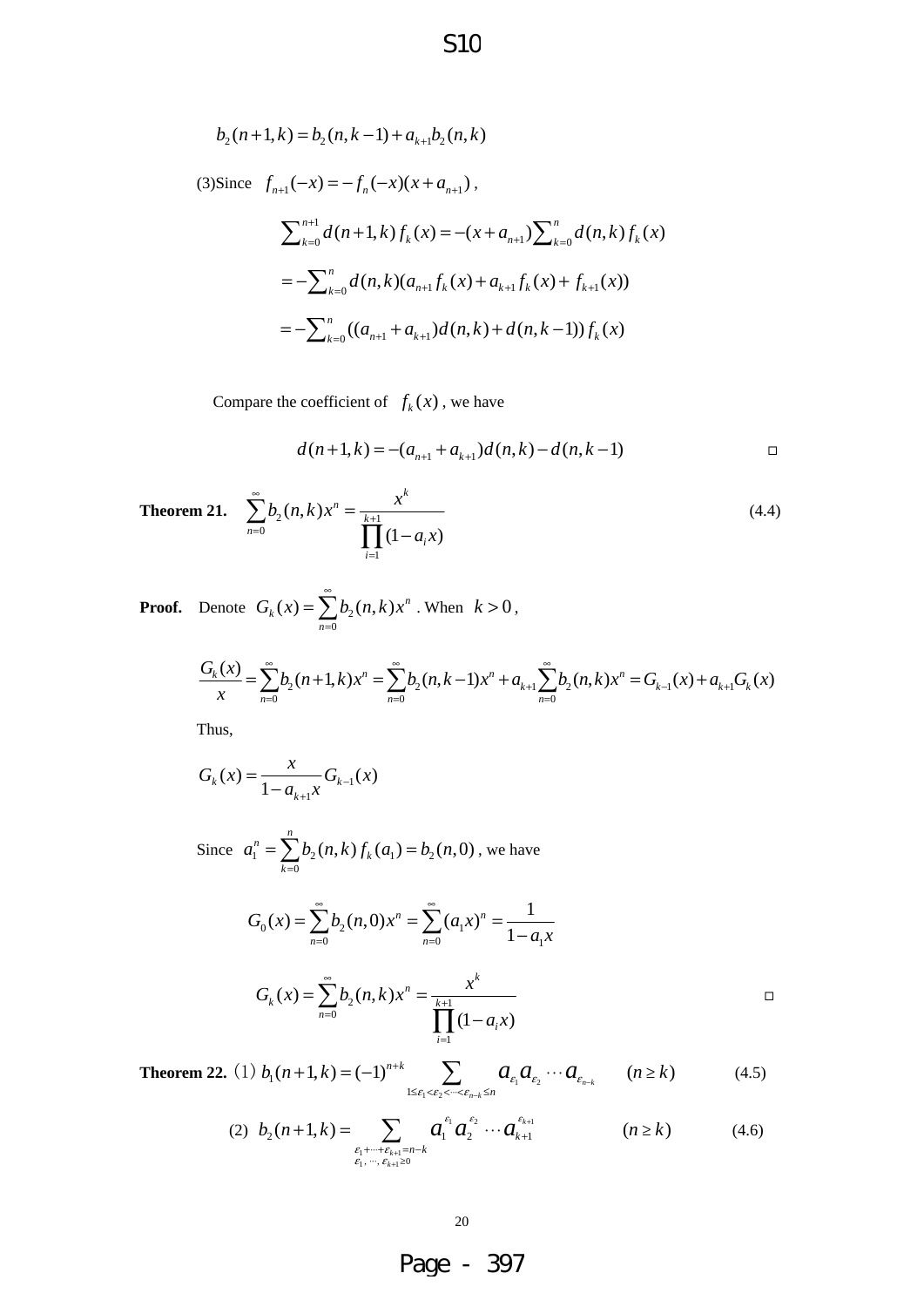**Proof.** (1) 
$$
f_n(x) = \sum_{k=0}^n b_1(n,k)x^k = \prod_{i=1}^n (x - a_i)
$$

Compare the coefficient of  $x^k$ , we obtain (4.5).

(2)According to **Theorem 21**,

$$
\sum_{n=0}^{\infty} b_2(n,k) x^{n-k} = \prod_{i=1}^{k+1} \frac{1}{1-a_i x} = \prod_{i=1}^{k+1} \left( \sum_{j=0}^{\infty} (a_i x)^j \right)
$$

S10

Compare the coefficient of  $x^{n-k}$ , we obtain (4.6)  $\Box$ 

## **4.3 Some common properties**

**Theorem 23.** (1) 
$$
\sum_{k=n}^{m} \frac{(-1)^k b_1(k,n)}{a_{k+1} \cdots a_1} = \frac{(-1)^m b_1(m+1,n+1)}{a_{m+1} \cdots a_1} \qquad (a_i \neq 0)
$$
 (4.7)

(2) 
$$
\sum_{k=n}^{m} \frac{b_2(k,n)}{a_{n+2}^k} = \frac{b_2(m+1,n+1)}{a_{n+2}^m}
$$
  $(a_{n+2} \neq 0)$  (4.8)

**Theorem 24.** (1) 
$$
\sum_{k=m}^{n} b_1(n,k)b_2(k,m) = \sum_{k=m}^{n} b_2(n,k)b_1(k,m) = \delta_{mn}
$$
 (4.9)

(2) 
$$
\sum_{k=m}^{n} d(n,k)d(k,m) = \delta_{mn}
$$
 (4.10)

$$
(3) \quad \alpha_n = \sum_{k=0}^n b_1(n,k)\beta_k \quad (\forall n \in \mathbb{N}_+) \quad \Leftrightarrow \quad \beta_n = \sum_{k=0}^n b_2(n,k)\alpha_k (\forall n \in \mathbb{N}_+) \quad (4.11)
$$

$$
(4) \quad \alpha_n = \sum_{k=0}^n d(n,k) \beta_k \quad (\forall n \in \mathbb{N}_+) \quad \Leftrightarrow \quad \beta_n = \sum_{k=0}^n d(n,k) \alpha_k (\forall n \in \mathbb{N}_+) \quad (4.12)
$$

**Theorem 25.**  $f_n(x+m) = \sum m^{k-j} C_k^j b_j(n,k) b_2(j,i) f_i(x)$ *i≤j≤k≤n*  $f_n(x+m) = \sum_{k=0}^{n} m^{k-j} C_k^{j} b_j(n,k) b_j(j,i) f_j(x)$  $(m+n) = \sum_{0 \le i \le j \le k \le n} m^{k-j} C_k^j b_l(n,k) b_j$ (4.13)

**Theorem 26.** 
$$
d(n,k) = \sum_{j=k}^{n} (-1)^{j} b_{1}(n,j) b_{2}(j,k)
$$
 (4.14)

Proof. 
$$
\sum_{k=0}^{n} d(n,k) f_k(x) = f_n(-x) = \sum_{j=0}^{n} (-1)^j b_1(n,j) x^j
$$
  
= 
$$
\sum_{j=0}^{n} (-1)^j b_1(n,j) \sum_{k=0}^{j} b_2(j,k) f_k(x) = \sum_{k=0}^{n} f_k(x) \sum_{j=k}^{n} (-1)^j b_1(n,j) b_2(j,k)
$$

Compare the coefficient of  $f_k(x)$ , we obtain (4.14)  $\Box$ 

21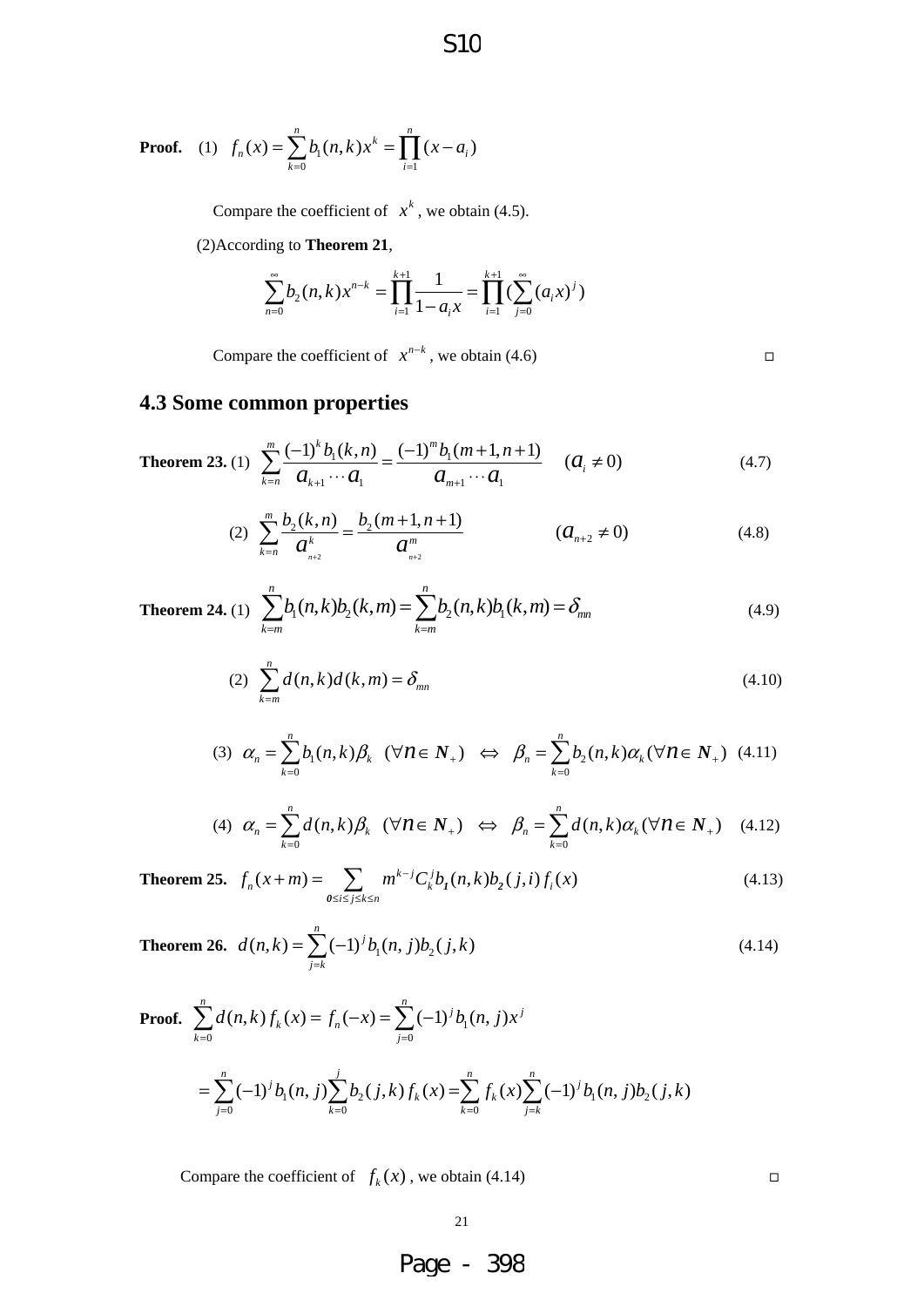# S10

# **4.4 Other properties based on special** {*an*}

**Theorem 27.** If  $a_n = \alpha n + \beta$  where  $\alpha$  and  $\beta$  are constants, then

$$
b_1(n+m,k) = \sum_{i=0}^k \sum_{j=i}^m (-\alpha n)^{j-i} b_1(n,k-i)b_1(m,j)C_j^i
$$
  
= 
$$
\sum_{i=0}^k \sum_{j=i}^n (-\alpha m)^{j-i} b_1(m,k-i)b_1(n,j)C_j^i
$$
 (4.15)

The proof is similar to **Theorem 4**.

In the following discussion,  $a_n = q^{n-1}$  where q is a constant.

**Theorem 28.** (1) 
$$
b_2(n,k) = \frac{\prod_{i=1}^{n} (q^i - 1)}{\prod_{i=1}^{k} (q^i - 1) \prod_{i=1}^{n-k} (q^i - 1)}
$$
 (4.16)

$$
(2) \ \ b_2(n,k) = b_2(n,n-k) \tag{4.17}
$$

**Proof.** (1) We use mathematical induction on *n*.

*n* = 0 is trivial. Suppose (4.16) holds for *n*, then for  $1 \le k \le n+1$ 

$$
b_2(n+1,k) = b_2(n,k-1) + a_{k+1}b_2(n,k)
$$

$$
=\frac{\prod_{i=1}^{n}(q^{i}-1)}{\prod_{i=1}^{k-1}(q^{i}-1)\prod_{i=1}^{n-k+1}(q^{i}-1)}+q^{k}\frac{\prod_{i=1}^{n}(q^{i}-1)}{\prod_{i=1}^{k}(q^{i}-1)\prod_{i=1}^{n-k}(q^{i}-1)}
$$

$$
=\frac{\prod_{i=1}^{n+1}(q^{i}-1)}{\prod_{i=1}^{k}(q^{i}-1)\prod_{i=1}^{n-k+1}(q^{i}-1)}\left(\frac{q^{k}-1}{q^{n+1}-1}+q^{k}\cdot\frac{q^{n-k+1}-1}{q^{n+1}-1}\right)=\frac{\prod_{i=1}^{n+1}(q^{i}-1)}{\prod_{i=1}^{k}(q^{i}-1)\prod_{i=1}^{n-k+1}(q^{i}-1)}
$$

$$
1^{n+1}=\sum_{k=0}^{n+1}b_{2}(n+1,k)f_{k}(1)=b_{2}(n+1,0),
$$

Thus (4.16) holds for  $n+1$ .

According to mathematical induction, (4.16) holds for arbitrary non-negative integer n.  $(2)$  (4.17) follows immediately from (4.16)  $\Box$ 

If we set  $q \rightarrow 1$ , according to L'Hospital's rule,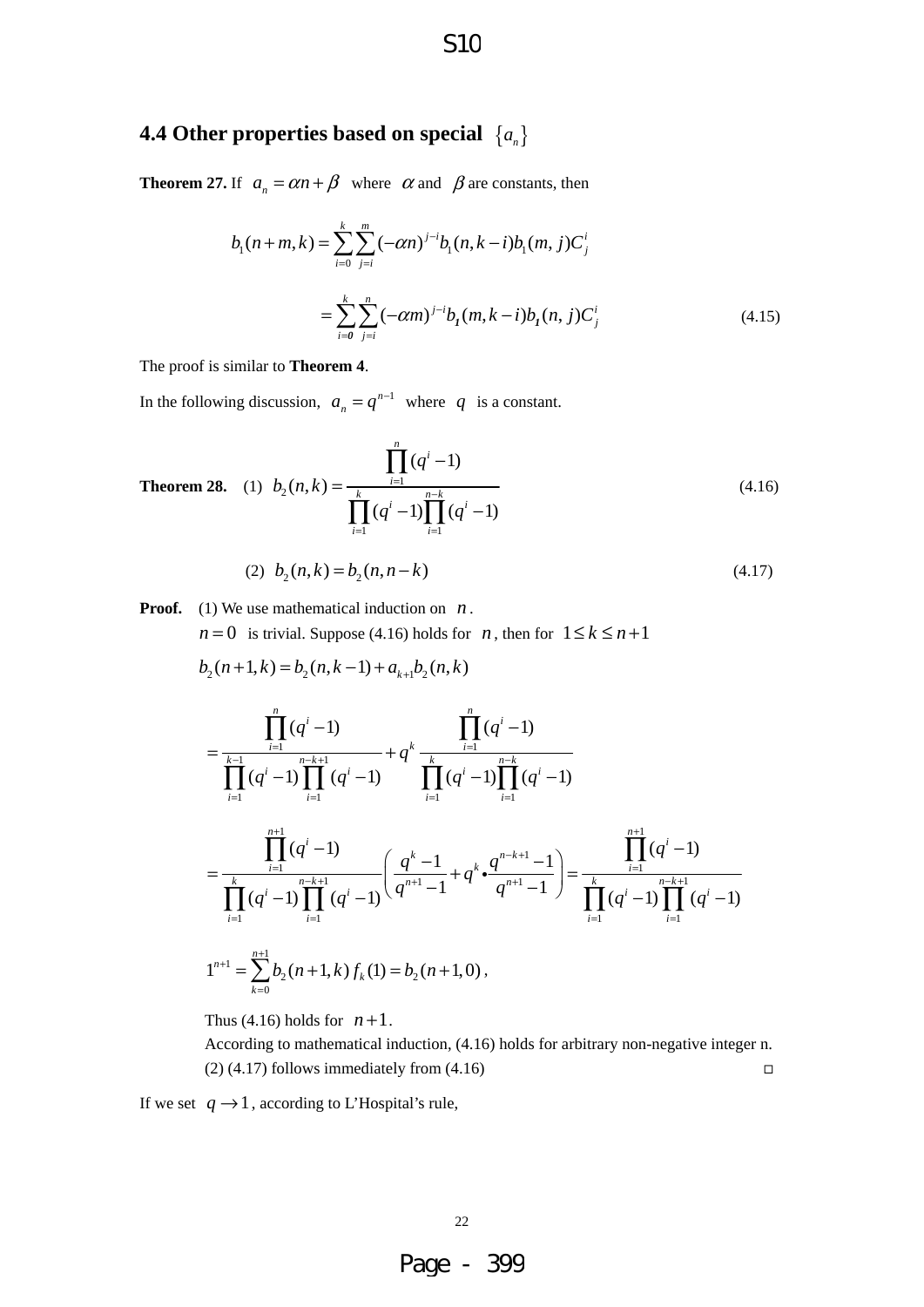$$
\lim_{q \to 1} \frac{\prod_{i=1}^{n} (q^{i} - 1)}{\prod_{i=1}^{k} (q^{i} - 1) \prod_{i=1}^{n-k} (q^{i} - 1)} = \lim_{q \to 1} \frac{\prod_{i=1}^{n} iq^{i-1}}{\prod_{i=1}^{k} iq^{i-1} \prod_{i=1}^{n-k} iq^{i-1}} = \frac{n!}{k!(n-k)!} = C_{n}^{k}
$$

.

And (4.17) becomes the well-known  $C_n^k = C_n^{n-k}$ .

If  $q^m = 1$  for some integer  $m$ , then the denominator and numerator of (4.16) are both zero. Suppose q is a unit root with order  $d$  where  $d$  is a positive integer, then the number of *n k*  $n-k$ −

zeros among 
$$
\prod_{i=1}^{n} (q^{i} - 1)
$$
,  $\prod_{i=1}^{k} (q^{i} - 1)$  and  $\prod_{i=1}^{n-k} (q^{i} - 1)$  are  $\left[\frac{n}{d}\right]$ ,  $\left[\frac{k}{d}\right]$  and  $\left[\frac{n-k}{d}\right]$ 

respectively. Since  $\left\lceil \frac{n}{n} \right\rceil \geq \left\lceil \frac{k}{n} \right\rceil + \left\lceil \frac{n-k}{n} \right\rceil$  $\left\lfloor \frac{n}{d} \right\rfloor \ge \left\lfloor \frac{k}{d} \right\rfloor + \left\lfloor \frac{n-k}{d} \right\rfloor$  for all  $0 \le k \le n+1$ , we have the following

$$
b_2(n,k) = \frac{\prod_{\substack{1 \le i \le n \\ d \mid i}} (q^i - 1)}{\prod_{\substack{1 \le i \le n \\ d \mid i}} (q^i - 1) \prod_{\substack{1 \le i \le n - k \\ d \mid i}} (q^i - 1)}
$$
(4.18)

With (4.18), it is easy to deduce that

**Theorem 29.** Suppose  $q$  is a unit root with order  $d$ , then

$$
b_2(n,k) = b_2(r_2, r_1) \tag{4.19}
$$

where  $r_1$  and  $r_2$  are the least non-negative residue of k and n modulo d respectively.

**Corollary 29.1** If  $r_2 < r_1$ , then  $b_2(n, k) = 0$ .

#### **5 Concluding remarks**

In this article, we obtain many new identities of *Stirling* numbers, *Lah* numbers and *Bell* numbers. We proof a new inversion formula and provide a new method to proof a specific kind of new identities. We also generalize the definition of binomial coefficient, *Stirling* number and *Lah* number, and proof the generalized form of some identities as well as some other new identities.

By setting some special  $\{a_n\}$ , we can obtain some new identities in relatively simple form. This could be a new way to research combinatorial identities.